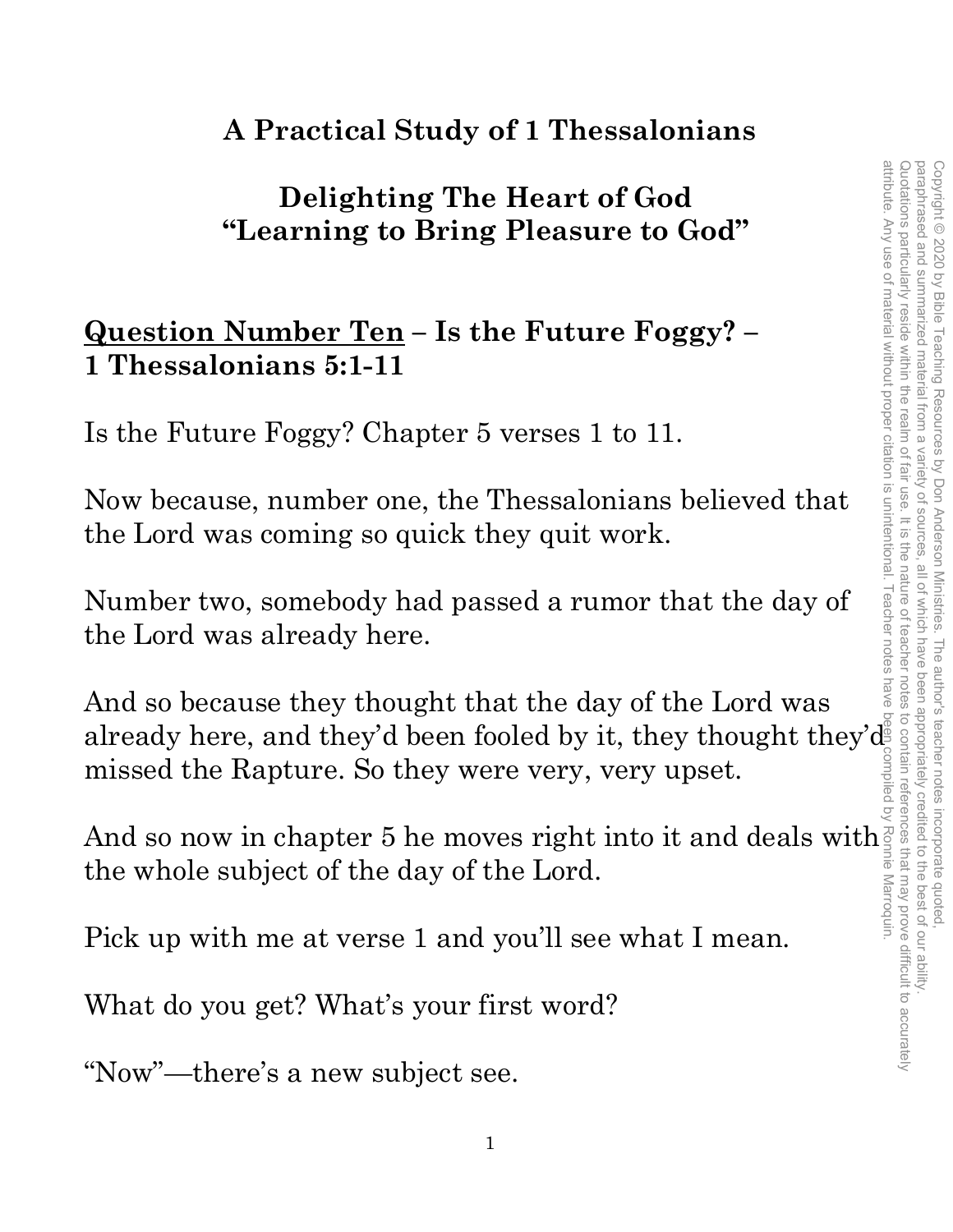#### **v. 1 Now concerning the times and the seasons, brethren, you are not having need that I should be writing to you.**

Whereas we ended chapter 4 this last time with the Rapture of the church, what happens immediately following that?

"The times and the seasons" will be that of the day of the Lord. And so these are the things that now are going to precede the Second Coming, involve the Second Coming, and also involve the kingdom that follows it.

And so the apostle says: "Now concerning the times and the seasons."

We need to be warned. Acts chapter 1, verses 6 and 7. Right close to the end of Christ's tenure here on earth, before He made that great statement "you shall be witnesses unto Me," He said this:

#### Acts 1:6, 7

And so when they had come together, they were asking Him, saying, "Lord, is it at this time You are to be restoring the kingdom to Israel?" [Now listen to the Lord.] He said to them, "It is not for you to know the times and the epochs which the Father has fixed by His own authority;

Acts 1:8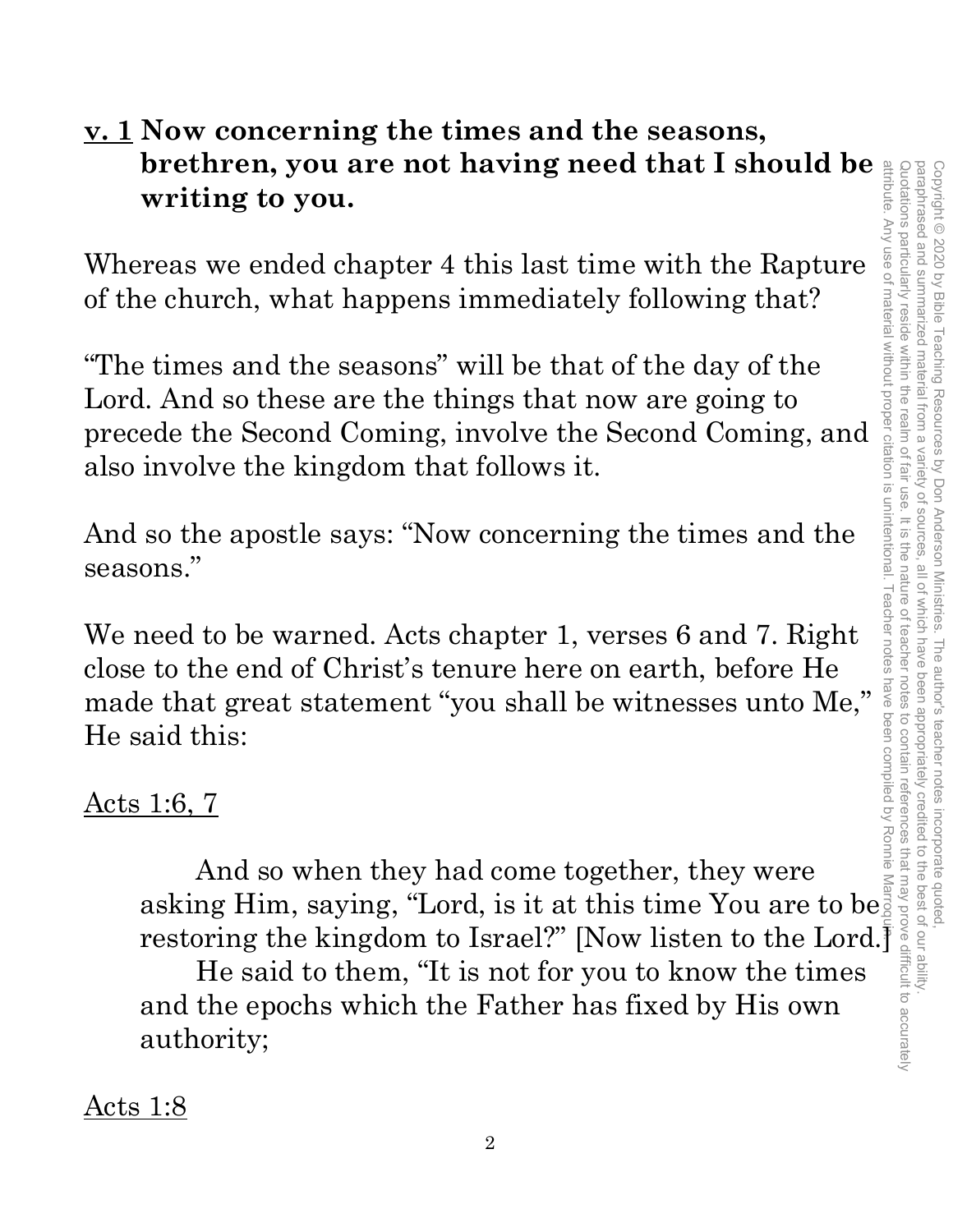but you shall receive power after the Holy Ghost has come upon you; and you shall be witnesses unto Me…

You see, we're making a mistake in our generation to spend  $s\bar{g}$ much time on Bible prophecy that we're forgetting to be a witness.

Because the last words He spoke were words of witness. And we're not going to know the "times and the seasons" in the sense that we can set dates.

But we can certainly as we study truth say "Hey look, times are really HOT for the coming of the Christ."

Matthew 24:36 at the end of the Olivet Discourse Christ says:

#### Matthew 24:36

But of that day and hour no one knows, not even the angels of heaven, nor the son, but the Father alone.

And so these words in making our spiritual check-up, I've made this my KEY VERSE since it's the first one. Because he's now helping them understand what is going to happen in $^{\text{\texttt{F}}}$ the future so they can be prepared for it.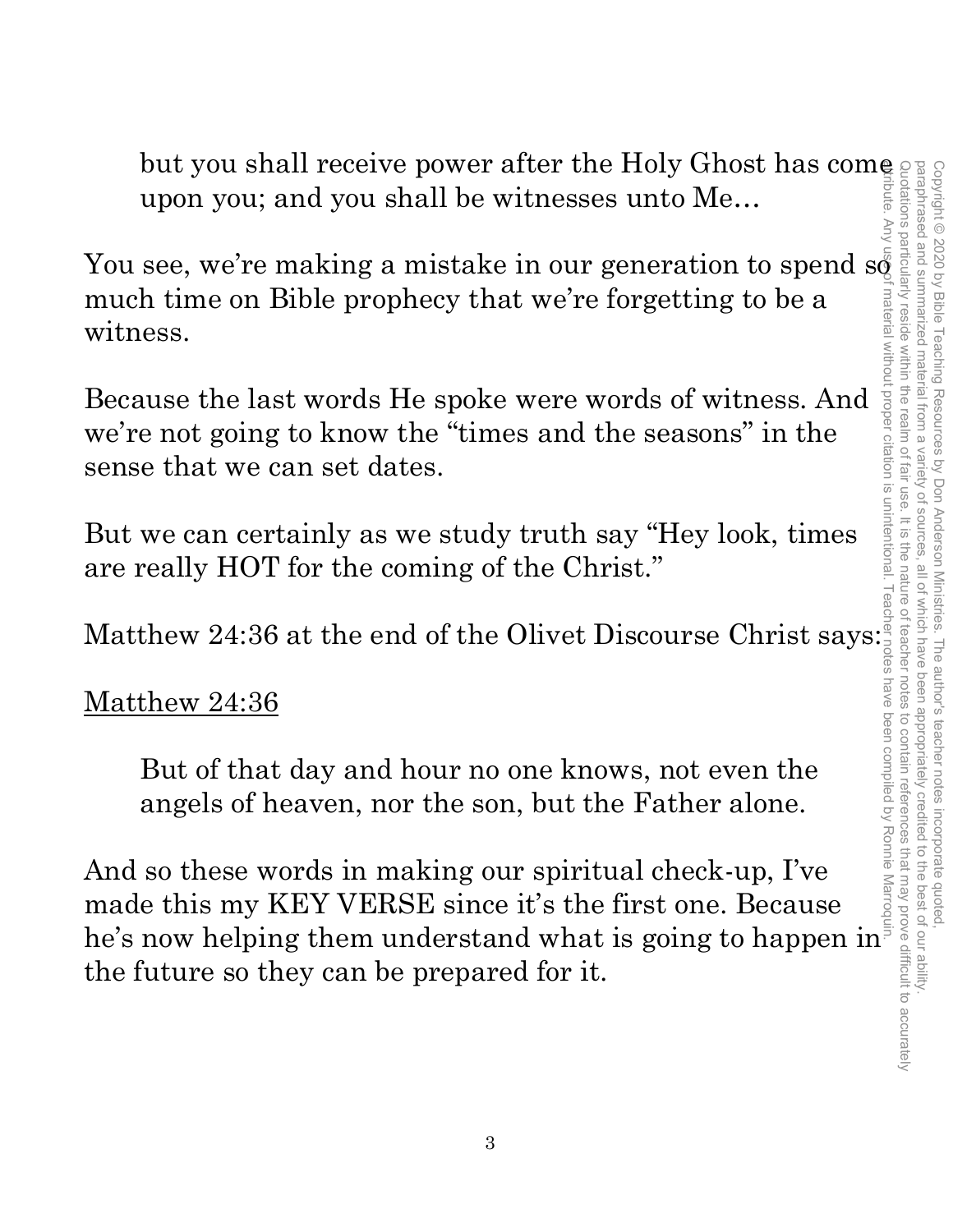Now I thought, before I went any further, many folks have differences of understanding about prophecy. And too many times we who teach it assume that everybody knows what we're talking about.

So what I want to do for just a minute, before we go any further and since this is the key verse, and your future might  $\vert$ be foggy in the spiritual check-up, I want to give you a calendar. I want to give you 8 statements that will help you hang everything else in the Bible on these little hooks.

If you have these 8 things to hang everything else on, you really will begin to understand a little bit about Bible prophecy.

First of all is:

1. the RAPTURE of the church

We looked at this last time. That is the event that we're all looking forward to. That's the event that starts everything else. We will know that we are in the end time when the church disappears in the Rapture.

That's the dead in Christ rising first and we who are alive and remain, who know Christ, will be caught up together with Him in the clouds to meet the Lord in the air.

Secondly: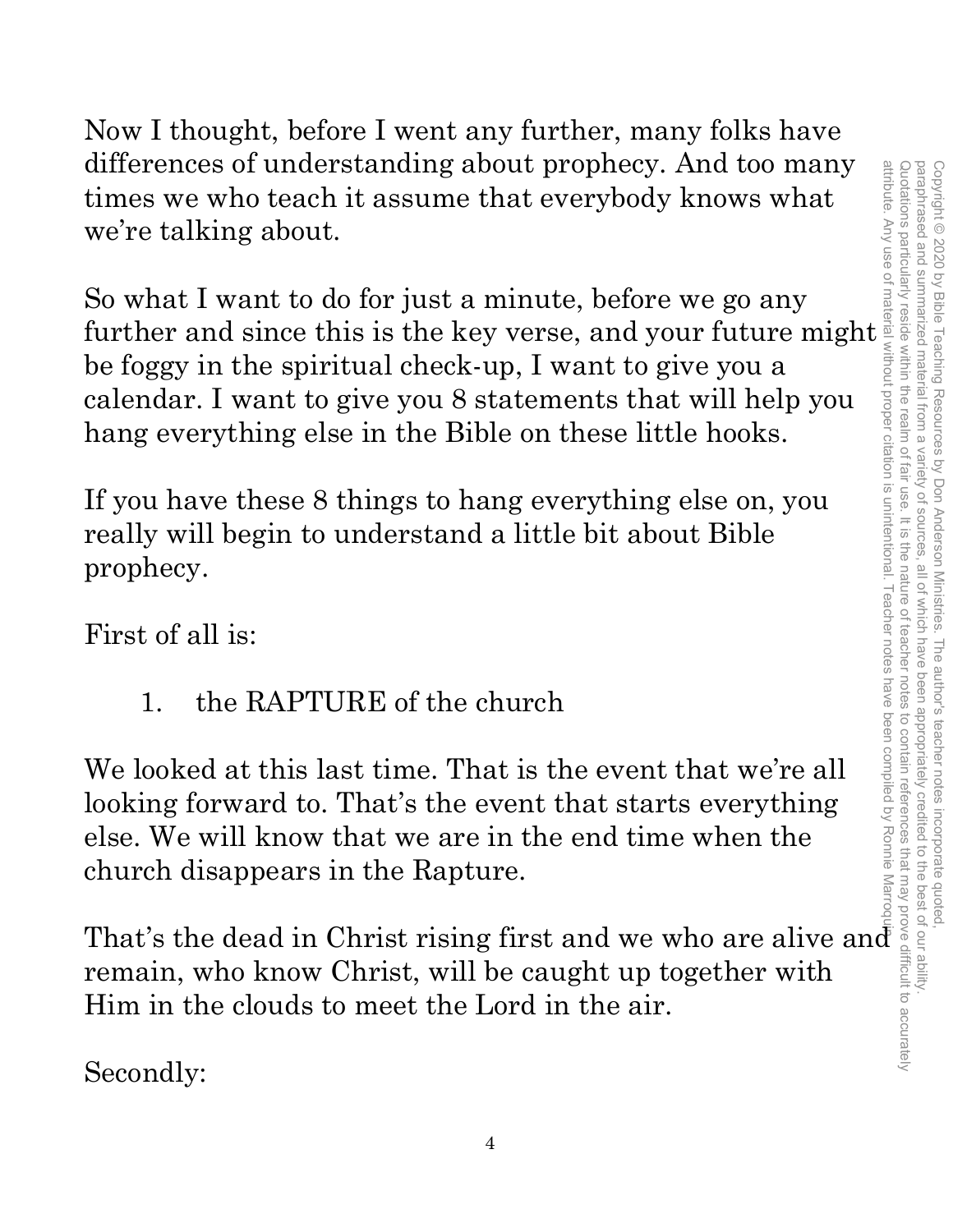2. the TRIBULATION

I'm going to talk about that a little more in just a minute so you can just write down the Tribulation. It's a sad period of time described in Revelation 6-19. It's almost the whole book of Revelations described in the Tribulation period.

Number three, and this one is not sequential, it's simultaneous, it's:

3. the JUDGMENT SEAT OF CHRIST

But you need to understand that this only involves the church and Christians.

2 Corinthians 5:10

We must all appear before the judgement seat of Christ, that every one may receive the things done in his body, according to that he hath done, whether it be good or bad.

It's a judgment in the view of rewards.

But that's going on SIMULTANEOUSLY with the Tribulation period. That's the only event that's simultaneous here.

# 4. ARMAGEDDON

This is the Battle of Armageddon and I'll say a word about that.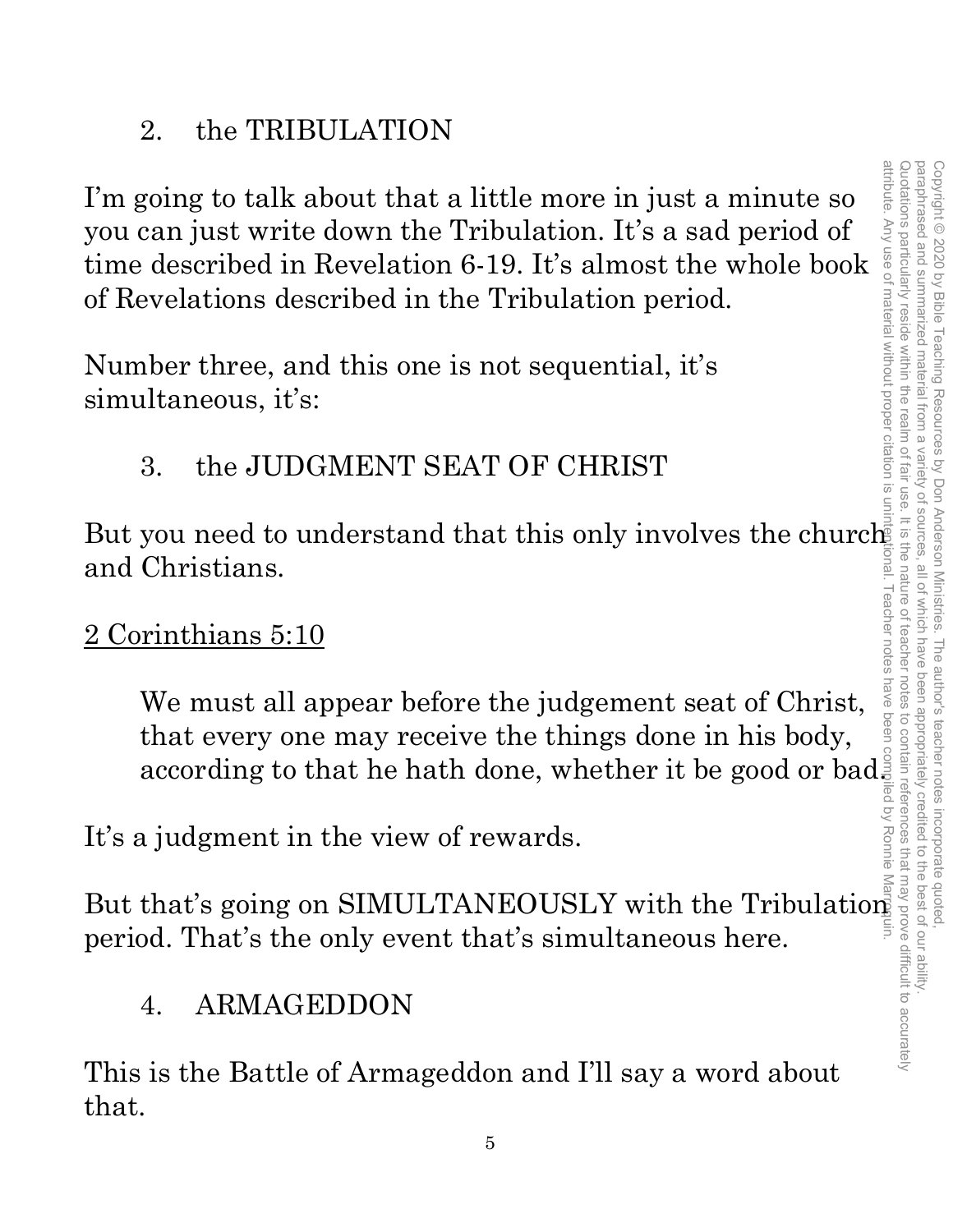#### 5. the SECOND COMING of Christ to set up His Kingdom

This is what the prophets look forward to. This is the coming of Christ back to earth to set up His Kingdom.

6. the KINGDOM

See how it just sequences through? Immediately following the Second Coming of Christ is the Kingdom.

And how does the Kingdom start? With the Marriage Supper of the Lamb.

And you know one of these days when you get a little bit more into it, you'll want to hang the Marriage Supper of the Lamb there around the Kingdom so you've got that in view.

7. The GREAT WHITE THRONE JUDGMENT

You can just put the GWT down there and you don't want to be there.

Number 7—the Great White Throne Judgment. That's Revelation chapter 20, verses 11-15. These are all the people who are not Christians and everybody who stands at this judgment is cast into the lake which burns with fire and brimstone which is the second death.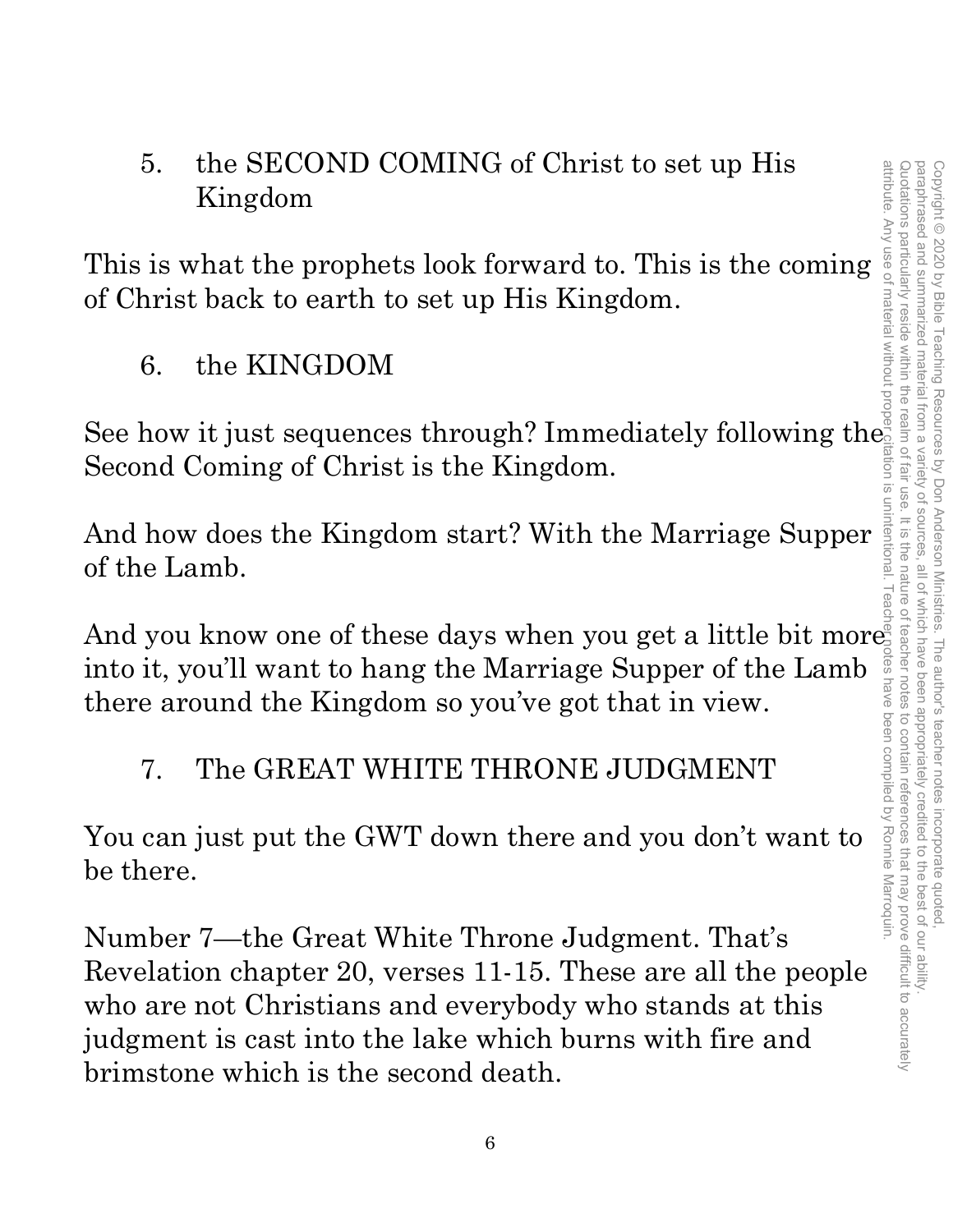It's ultimate condemnation by Christ Himself.

8. the ETERNAL STATE

And that's Revelation 21 and 22—the Eternal State and what $_{\circ}^{\mathbb{R}}$ materia it's going to be like.

So I think if you took those 8 things and you had those in your mind and you review those, so when somebody starts saying want to talk to you about the Day of the Lord" or "I want to talk to you about the Tribulation" or mind and you review those, so when somebody starts saying "I want to talk to you about the Day of the Lord" or "I want to talk to you about the Tribulation" or "I want to talk to you about the Rapture," you can say in your mind "Hey, I know where that is. I know where that fits and how the sequence takes place through the scripture."

Now can I share one major concern I have about Bible prophecy? This comes from Martyn Lloyd-Jones and it's right on target.

(*The Sovereign Spirit: Discerning His Gifts* by Martyn Lloyd-Jones)

To begin with, always be suspicious of—indeed, I would  $g\bar{g}$  : further and say, be ready to condemn and to reject—anything that claims to be a fresh revelation of truth. attribute. Any use of material without proper citation is unintentional. Teacher notes have been compiled by Ronnie Marroquin.

[There is to be nothing added to it and nothing taken away from it—Revelation chapter 22—without judgment.]

I am sure you know what I mean by that. People in this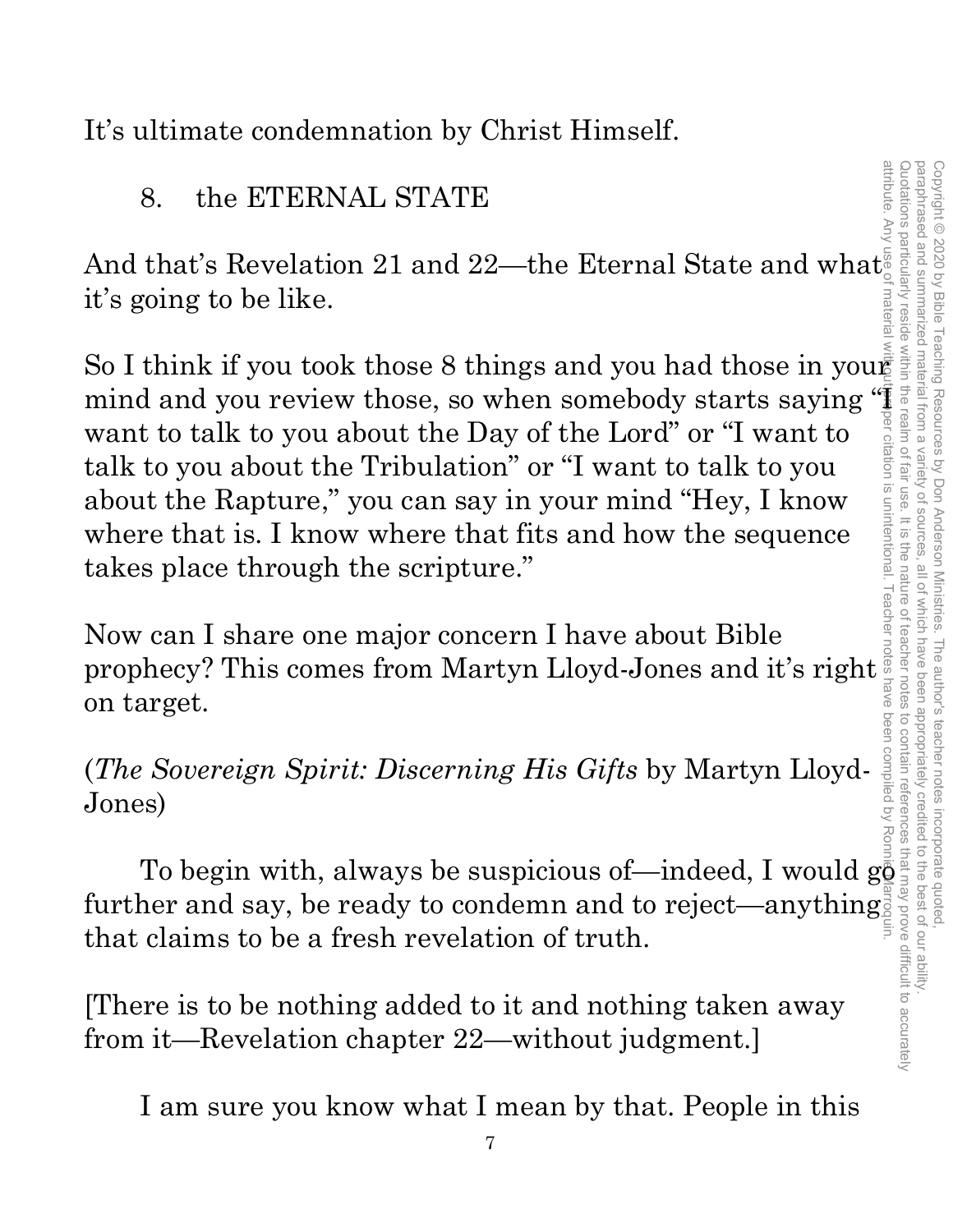state and condition claim that something has been revealed to them. There are certain well-known movements, even at this present time, which were started by people claiming to have had a special revelation. p. 79

And when you hear that man, your antennas ought to go up and you ought to walk out. That is not relevant to today.

God has spoken in these last times through His Son and the revelation is complete. And it's our responsibility to help people understand the revelation that's already been given, not to come around announcing new revelations.

But do you see what a new revelation does to the guy who's supposedly received it? I mean, he's an authority. You don't question him.

Now what are the signs of the times?

Signs of the times are the fact that Israel is a nation. All that's going on Europe now is an incredible happening that is going on Europe now is an incredible happening that is helping us understand worldwide economy, monetary system, all of these things. I mean there's just scads of things that are  $\frac{1}{2}$ happening that's just setting it up for a worldwide government. And all of those, only lead us faster toward what's going to happen during the Tribulation period.

I read this little piece the other day and I thought it was so good because it describes how you and I ought to be feeling.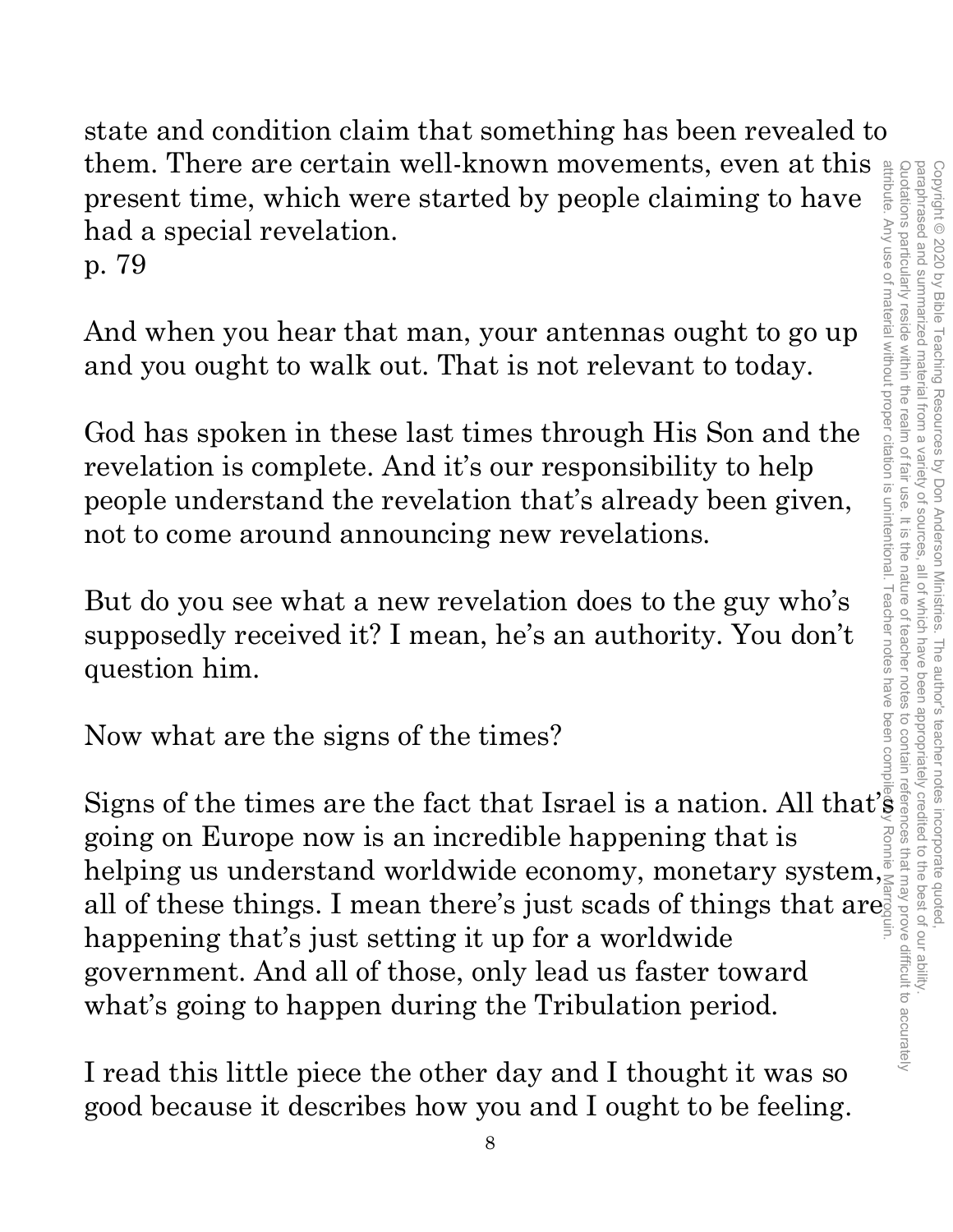Speaking of the imminent return of our Lord, Gresham Guinness related that one evening he went to hear a performance of Handel's Messiah. He said that after a couple of hours someone might have asked, "How much longer will the concert last?" He said he would have answered, "Oh, about 5 minutes." The individual might have replied, "But how can  $\frac{3}{8}$  that be? It's still in full swing and has<br>been going on for a long time. Why shouldn't it continue for  $2\frac{1}{8}$  more hours? How do you know it will b that be? It's still in full swing and has been going on for a long time. Why shouldn't it continue for 2 more hours? How do you know it will be finished in 5 minutes?" Guinness said he would have replied, "Because I have the score, and they are singing the last chorus."

(From InfoSearch 3.0)

You know I feel that. I am a student of prophecy and I have spent many, many years in it. And I feel like we're getting ready to sing the Hallelujah chorus. I do.

There's just nothing standing in the way of these things beginning to happen.

Now because they had been so upset in Thessalonica over the fact that some people were passing the rumor around that the Day of the Lord had already come, it stirred them up pretty badly because they'd missed the Rapture.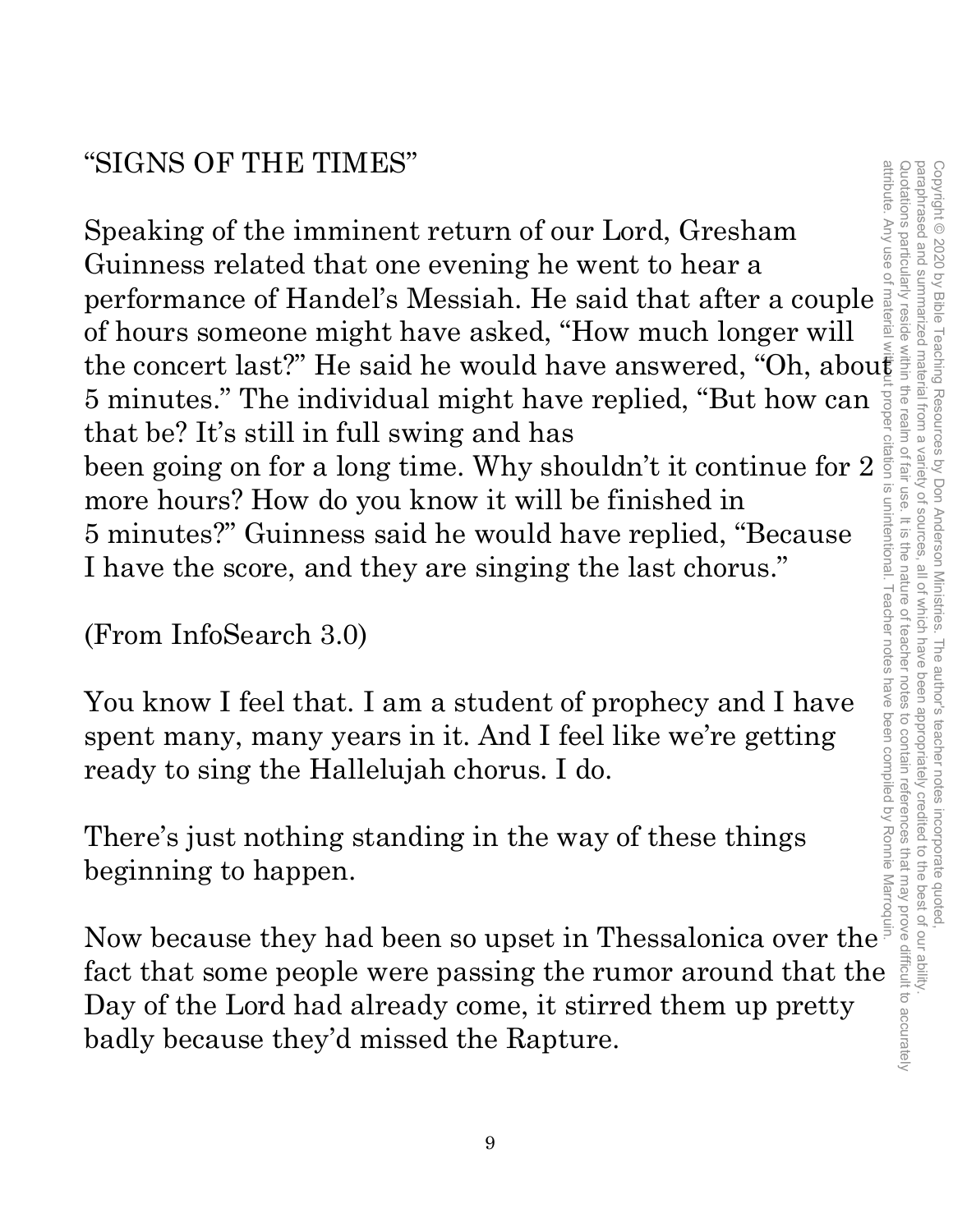If such were the case, Paul now addresses that subject verse 2.

# verse 2.<br> **v. 2 For you yourselves are knowing accurately that the algebra day of the Lord is coming as a thief at night.**<br>
There're two illustrations he's going to use. There's going to be<br>
a "thief" and there's going to **day of the Lord is coming as a thief at night.**

There're two illustrations he's going to use. There's going to  $b$  $\frac{1}{2}$ a "thief" and there's going to be a woman who's pregnant.

Both of these describe how it's all going to take place.

a "thief" and there's going to be a woman who's pregnant.<br>Both of these describe how it's all going to take place.<br>Now we've come to the term "the day of the Lord." What does the "the day of the Lord" mean in the Bible? the "the day of the Lord" mean in the Bible?

I take it that "the day of the Lord" begins with the Rapture of  $\frac{1}{3}$ <br>the church and it ends with the 1,000 Year Reign of Christ. the church and it ends with the 1,000 Year Reign of Christ.

So everything that happens from the Rapture of the church to the end of the 1,000 Year Reign of Christ is involved in "the day of the Lord."

Now why do I say that? The prophets call "the day of the Lord" a time of judgment but they also call it a time of blessing, so both of those things have to be here. Now why do I say that? The prophets call "the day of the Lord"<br>
a time of judgment but they also call it a time of blessing, so  $\frac{1}{\frac{2}{3}}\frac{1}{\frac{2}{3}}\frac{1}{\frac{2}{3}}$ <br>
both of those things have to be here.<br>
But Paul is on

particular study.

So it's the judgment part of "the day of the Lord" that he's dealing with right now on this occasion.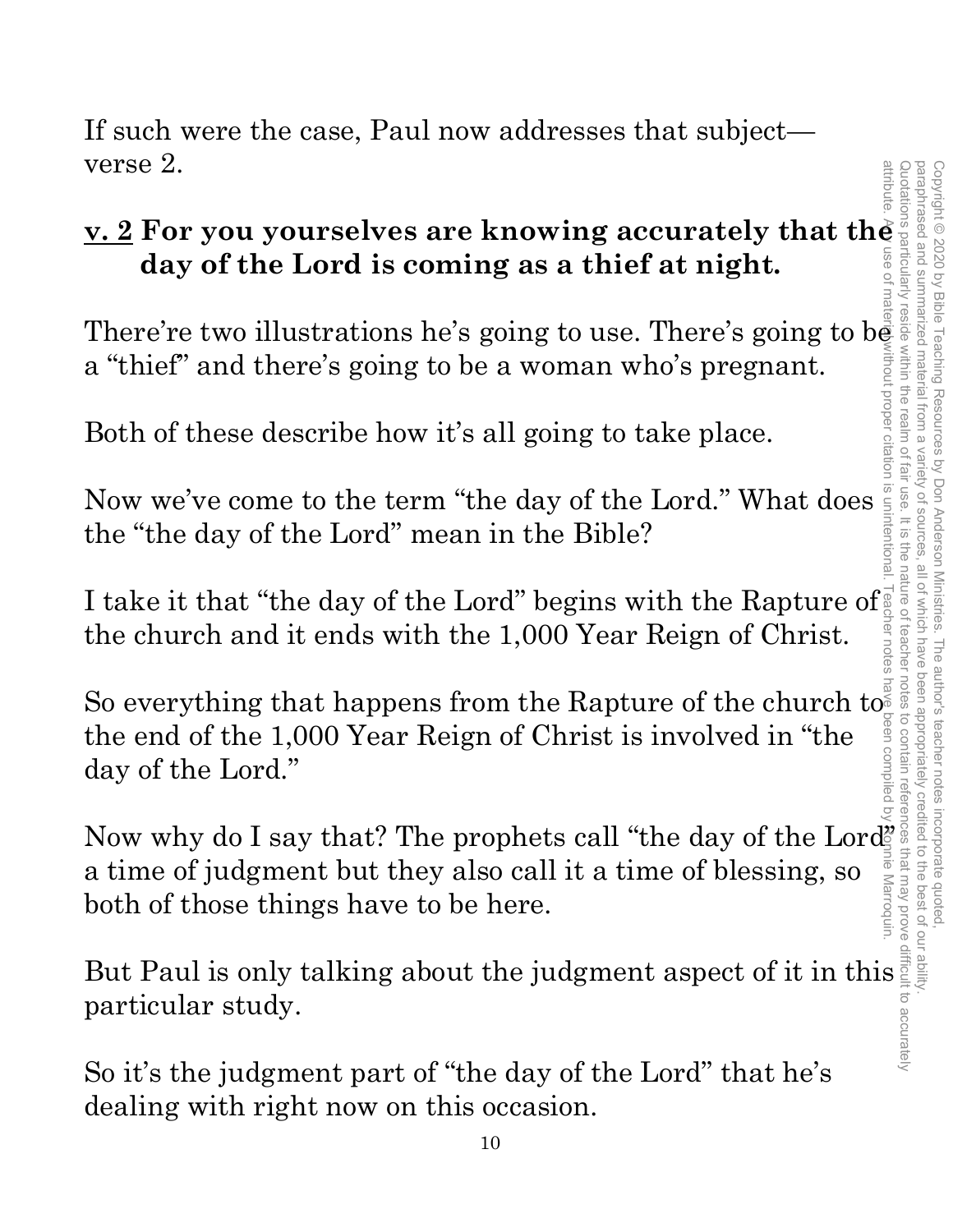Quotations particularly reside within the realm of fair use. It is the nature of teacher notes to contain references that may prove difficult to accurately paraphrased and summarized material from a variety of sources. attribute. Any use of material without proper citation is unintentional. Teacher notes have been compiled by Ronnie Marroquin.Quotations particularly reside within the realm of fair use. It is the nature of teacher notes to contain references that may prove difficult to accurately paraphrased and summarized material from a variety of sources, all of which have been appropriately credited to the best of our ability. Copyright © 2020 by Bible Teaching Resources by Don Anderson Ministries. The author's teacher notes incorporate quoted Copyright © 2020 by Bible Teaching Resources by Don Anderson Ministries. The author's teacher notes incorporate quoted, all of which have been appropriately credited to the best of our ability

Now let me give you a few MINOR PROPHETS to just show you how they felt about "the day of the Lord" when it came to judgment.

Listen to AMOS:

#### Amos 5:18-20

Woe to you who long for the day of the Lord! Why do you long for the day of the Lord? That day will be darkness, not light. It will be as though a man fled from a lion only to meet a bear, as though he entered his house and rested his hand on the wall only to have a snake bite him. Will not the day of the Lord be darkness, not light pitch-dark, without a ray of brightness?

Listen to:

#### Zephaniah 1:14-16

The great day of the Lord is near near and coming quickly. Listen! The cry on the day of the Lord will be bitter, the shouting of the warrior there. That day will be a day of wrath, a day of distress and anguish,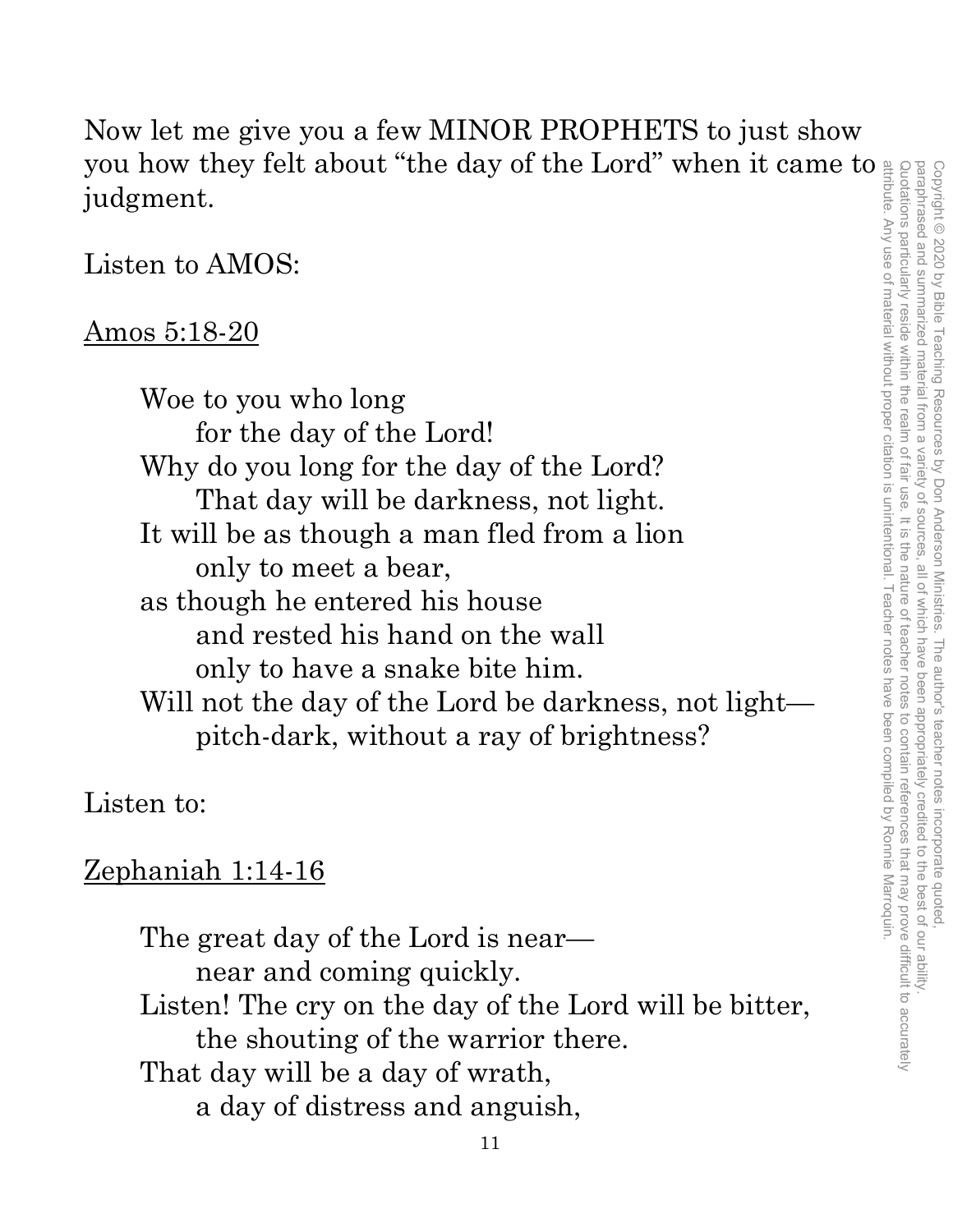a day of trouble and ruin, a day of darkness and gloom, a day of clouds and blackness, a day of trumpet and battle cry against the fortified cities and against the corner towers.

And then Joel chapter 2. Here's just one more:

Joel 2:1, 2

Blow the trumpet in Zion; sound the alarm on my holy hill. Let all who live in the land tremble, for the day of the Lord is coming. It is close at hand a day of darkness and gloom, … a day of darkness and gloom,<br>
a day of chuods and backhees,<br>
a day of trumpet and battle cry<br>
against the fortified cities<br>
and against the corner towers.<br>
And then Joel chapter 2. Here's just one more:<br>
Joel 2:1, 2<br>
Blow

And so this horrible day is yet to come. And what we're looking at here is he's telling them when that day comes, it's going to come like "a thief in the night."

Now, I need to help you a little bit. The "day of the Lord" has some other terms that are equal to it. Now, if you'll just put these other three possibilities. These mean the same thing.

First of all: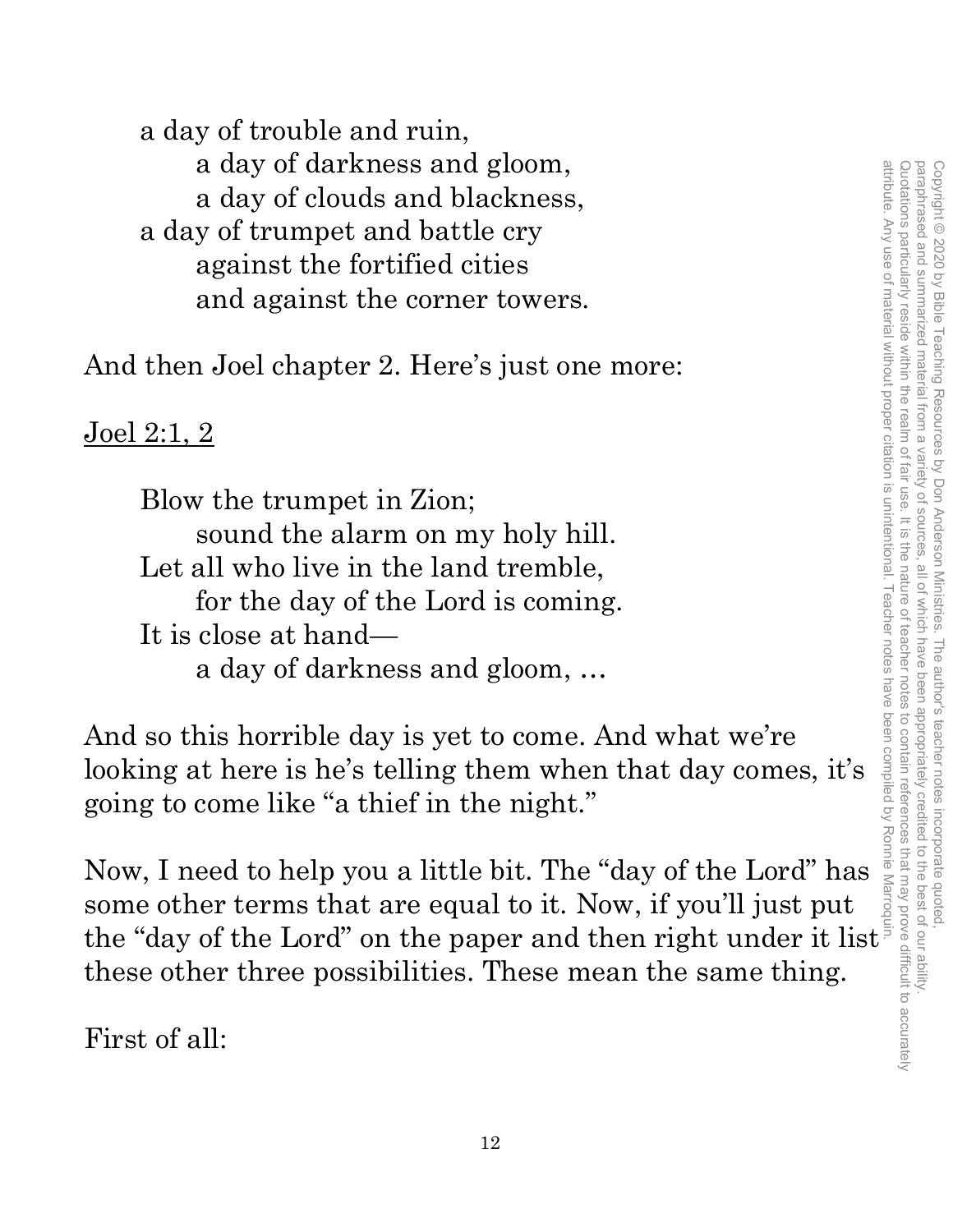1. DANIEL'S 70TH WEEK—that's Daniel 9:24-27 that's called the 70th week of Daniel or Daniel's 70th $_{\widetilde{\Xi}}$ week.

Secondly it's called the:

2. THE TIME OF JACOB'S TROUBLE. It's Israel being judged for sin one final time.

And then third it's called:

3. THE GREAT TRIBULATION.

Now why's it called Daniel's 70th week? Well Daniel asked the Lord how could he know what was going to happen to Israel. And the Lord said 70 weeks of years is going to Israel before the end comes.

But he said it's divided into three parts. Seven weeks of years is going to happen and then the Temple's going to be rebuilt, 62 weeks of years is going to happen and Messiah is going to be cut off. What's 7 and 62? Sixty-nine. That leaves you one week of years and that's the years of judgment—7 years of tribulation that's yet future.

You know Sir Robert Anderson wrote a book called *The Coming Prince* and he started it with the edict of Cyrus to rebuild the temple and those guys went for 49 years and it came out exactly to the dedication of the temple. And then they went 62 more weeks of years and guess where that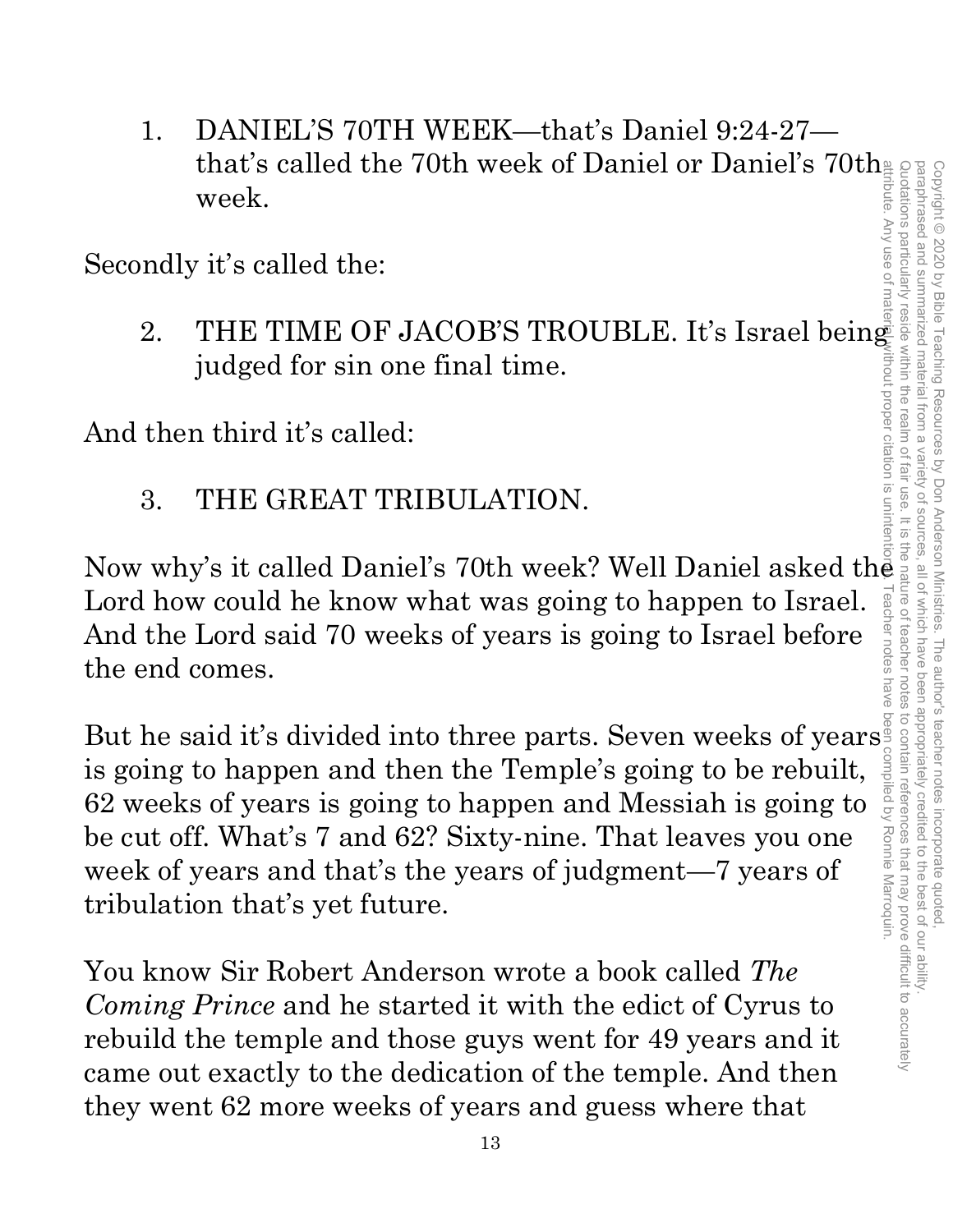ended? During Passion Week as Christ gave His life on the Cross.

So it's very accurate. It's just that the church has been a parenthesis in this whole program and the 70th week of Daniel is still future. And that 70th week of Daniel is "the day of the Lord."

That 70th week of Daniel is the time of Jacob's Trouble. That 70th week of Daniel is the Great Tribulation.

Now if you want to know about this, it's Revelation 6-19 that describes it. There are 21 JUDGMENTS in the judgment part of it. There's 7 SEALS, there are 7 TRUMPETS and there are  $\frac{1}{2}$ <br>
7 BOWL JUDGMENTS. And if you've done anything in<br>
Revelation at all, in Revelation 6-19 you see those series of<br>
judgment.<br>
SEVEN SEALS,<br>
SEVEN TRUMPETS 7 BOWL JUDGMENTS. And if you've done anything in Revelation at all, in Revelation 6-19 you see those series of judgment.

SEVEN SEALS,

# SEVEN TRUMPETS,

SEVEN BOWLS—take you through this horrible, horrible period of God's judgment upon the world and upon sin.

So, it's going to be a time that comes suddenly without announcement, it's going to involve great cosmic upheaval, and it's a definite time of judgment and wrath being poured out upon sin.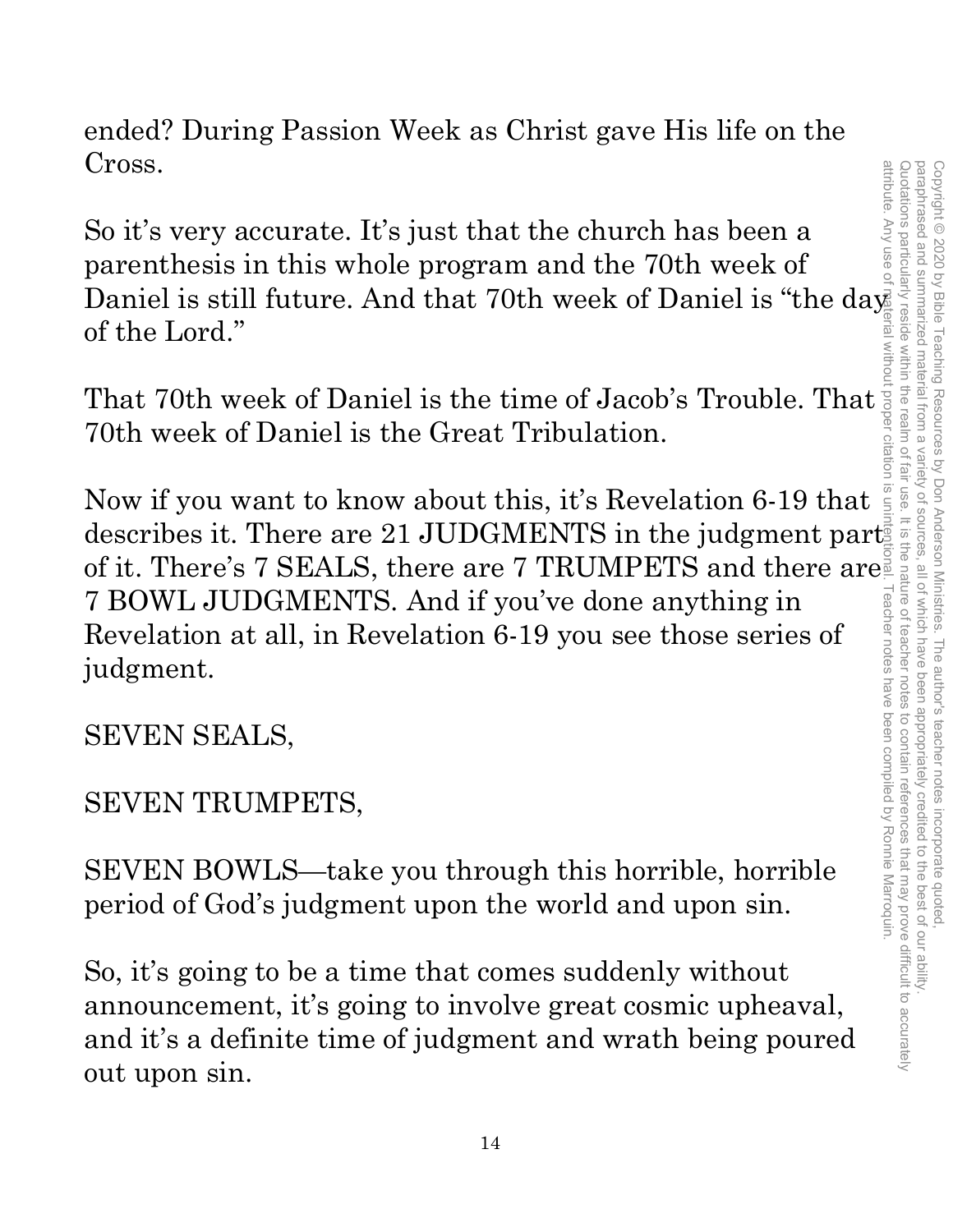That's "the day of the Lord."

One poet put it this way:

When the great plants of our cities have turned out their last finished work, When our merchants have sold their last yard of silk and dismissed the last tired clerk, When our banks have raked in their last dollar and paid the last dividend, When the judge of the earth says closed for the night and asks for a balance, What then?

When the choir has sung its last anthem and the preacher has made his last prayer, When the people have heard their last sermon and the sound has died out on the air. When the Bible lies closed on the altar and the pews are all empty of men And each one stands facing his record, and the great book is opened, What then?

When the actors have played their last drama and the mimic has made his last pun, When the film has flashed its last picture and the billboard has played its last run, When the crowd seeking pleasure has vanished, gone out into darkness again,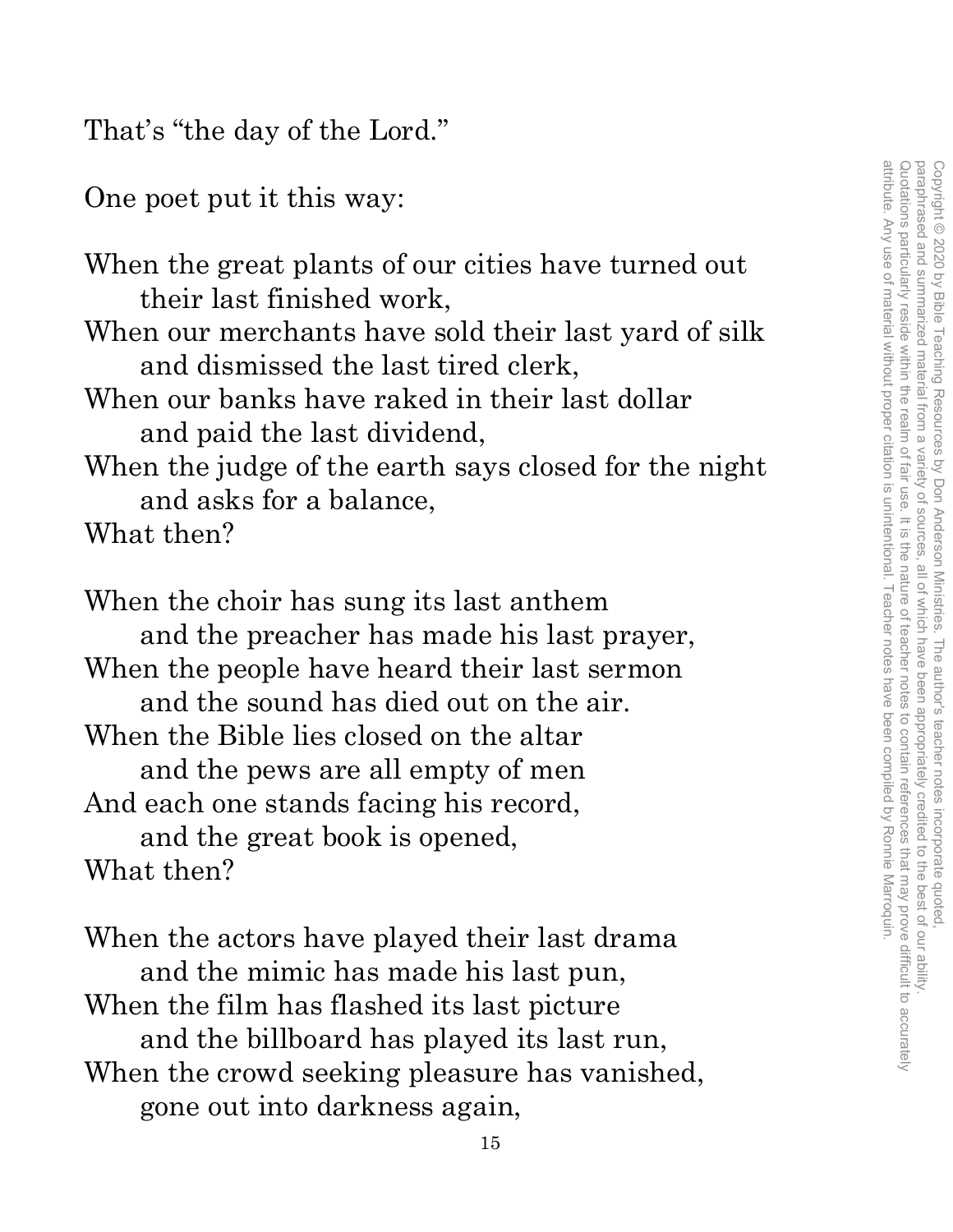When the trumpet of ages has sounded and we stand before Him, What then? (source unknown)

Verse 3.

#### **v. 3 When they are saying, "Peace and security," then sudden destruction is coming upon them even as birth pains upon a woman with child; and they shall by no means escape.**

"When they are saying, 'Peace and security,' then sudden destruction is coming upon them"—HOW? Not like a thief but—"even as birth pains upon a woman with child; and they shall by no means escape."

Now, to help you with this for just a second, do you notice any. change of words between verse 2 and verse 3?

You see he has changed it to "they" because Paul has nothing to do with this.

It is "they" who are indeed going to be saying "'Peace and safety,' then sudden destruction is coming upon them" becaus $\bar{\bar{e}}$  ; Paul isn't even going to be part of this. And "they shall by no means escape."

The readers in Thessalonica and Paul have nothing to do with this horrible "day of the Lord."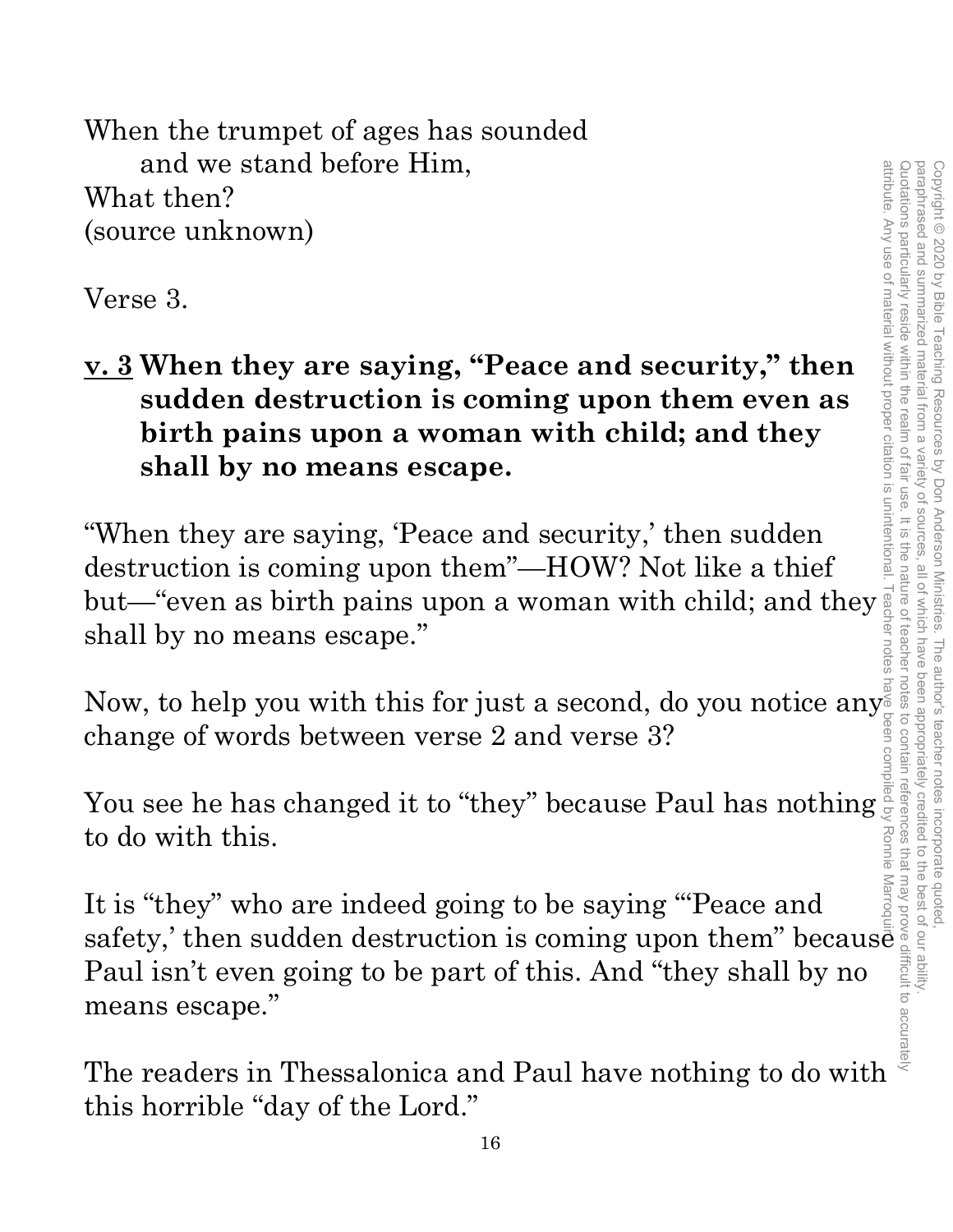paraphrased and summarized material from a variety of sources attribute. Any use of material without proper citation is unintentional. Teacher notes have been compiled by Ronnie Marroquin.Quotations particularly reside within the realm of fair use. It is the nature of teacher notes to contain references that may prove difficult to accurately paraphrased and summarized material from a variety of sources, all of which have been appropriately credited to the best of our ability. Copyright © 2020 by Bible Teaching Resources by Don Anderson Ministries. The author's teacher notes incorporate quoted Copyright © 2020 by Bible Teaching Resources by Don Anderson Ministries. The author's teacher notes incorporate quoted, , all of which have been appropriately credited to the best of our ability

Now are they crying "Peace and safety" today? Boy with the for peace, peace, peace and security, security, security, "then sudden destruction is coming upon them."

#### Luke 21:34

Be on your guard, that your hearts may not be weighted down with dissipation and drunkenness and the worries of life, and that day should come suddenly like a trap;

Now are they crying "Peace and safety" today? Boy with the irremendous increase you just see these movements flourishing<br>for peace, peace, peace and security, security, security, "then<br>sudden destruction is coming upon th So in his second illustration it's like a woman who's having birth pains. The first is like a thief coming at night. It's the for peace, peace, peace and security, security, security, "then<br>
sudden destruction is coming upon them."<br>
Luke 21:34<br>
Be on your guard, that your hearts may not be weighted<br>
down with dissipation and drunkenness and the And there you've got another DOUBLE GREEK NEGATIVE:

"they shall absolutely, positively, no, never escape."

# Hebrews 2:3

how shall we escape if we neglect so great a salvation? …

There is no escape at all.

Suppose an angel told me At early morning light, "Your Lord will come this evening; You will go home tonight."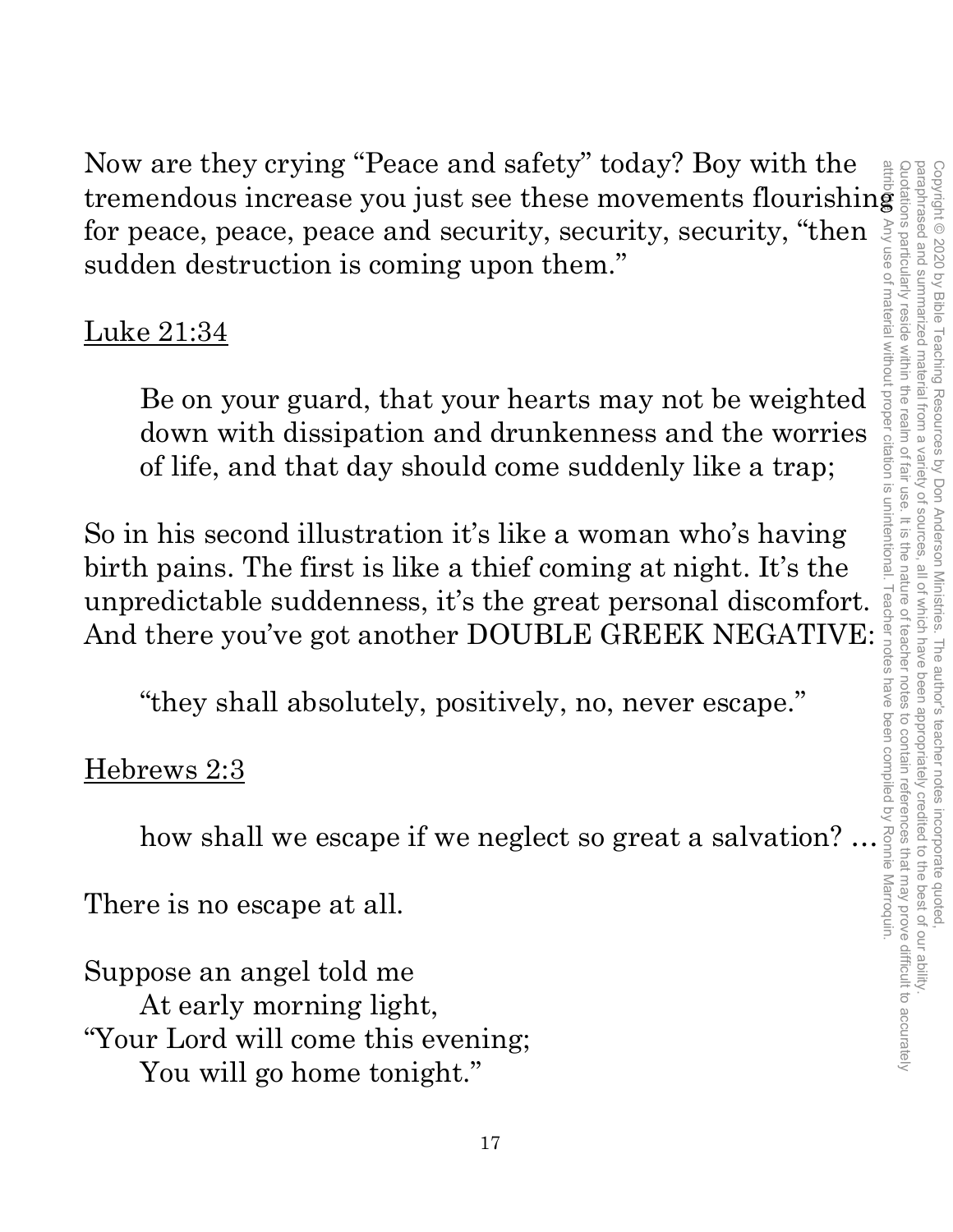Would ecstasy be clouded By thoughts of things undone: The seed I might have scattered, The crowns I might have won?

The soul I meant to speak to, The purse I meant to share, And, oh, the wasted moments I meant to spend in prayer?

The weight of unsaved millions Would press upon my heart, In their death am I certain That I had not a part?

Just a few short moments In which to set things right, How feverishly I'd labor Until the waning light!

Oh, slothful soul and careless heart, Oh, eyes which had no sight, Work, lest you reap but vain regrets; Your Lord may come tonight! (source unknown)

Now see the words "But you" in verse 4? He changes it.

Moves from "they" back to them.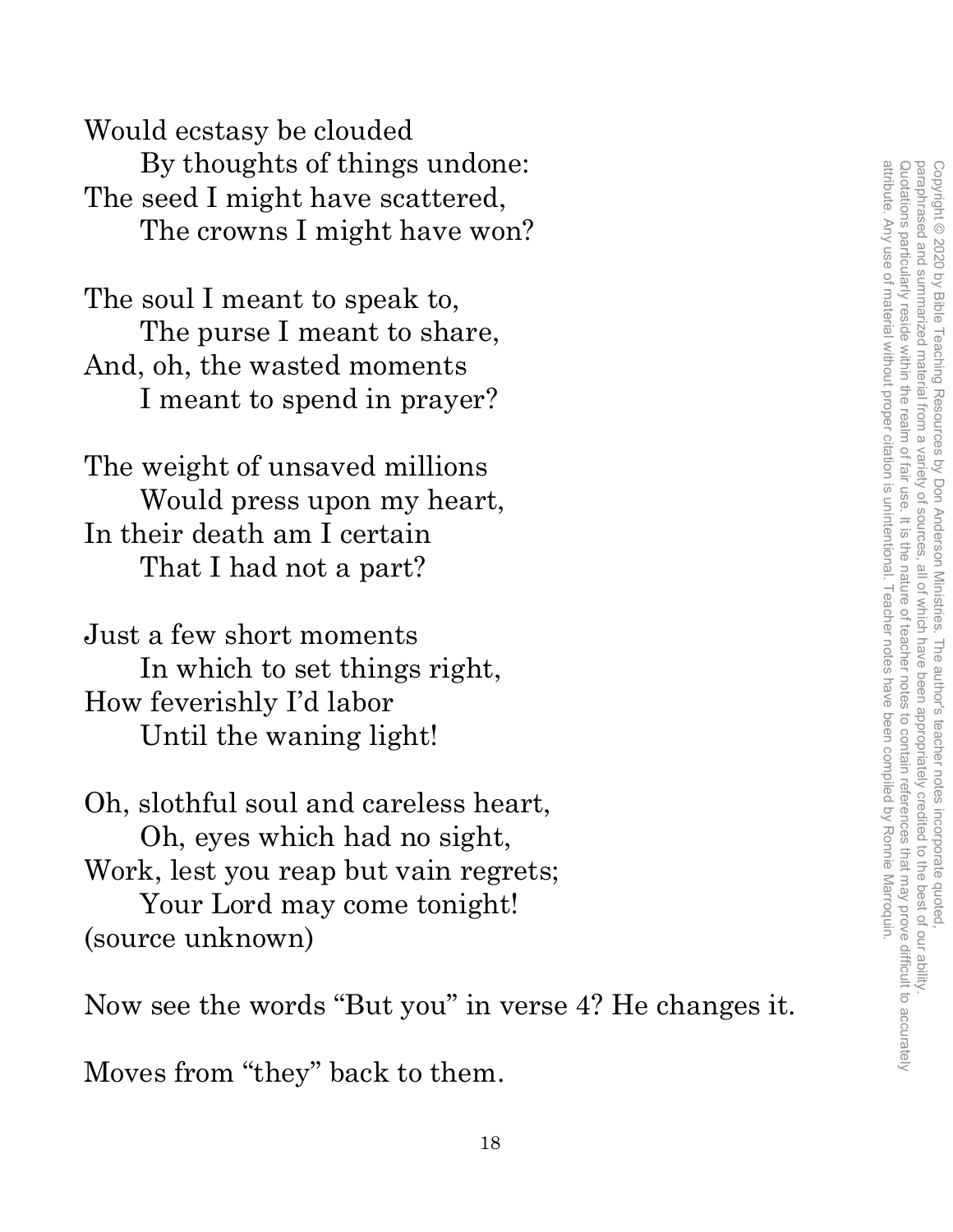#### **v. 4 But you, brethren, are not in darkness, that the day should come down upon you as a thief;**

Should come down upon you as a thier;<br>
You're not going to be part of this, you who know the Christ. It was a<br>
already fallen on the Lord Jesus Christ.<br>
REASON:<br>
<u>v. 5</u> for all of you are sons of light and sons of day. We won't "come down" on you like this. For your judgment has already fallen on the Lord Jesus Christ.

#### REASON:

# **v. 5 for all of you are sons of light and sons of day. We are not of the night nor of darkness;**

We don't have anything to do with that!

#### **v. 6 so then, let us not go on sleeping as do the rest, but let us be awake and self-controlled.**

"so then,"—verse 6—"let us not go on sleeping as do the rest, but let us be awake and self-controlled."

You know, it is a wonderful verse because I can make a doubl $\tilde{\mathbf{g}}$ application to it!

I can say come on, "let's not go on sleeping as do the rest, but let us be awake and let us be self-controlled."

Now in view of the "day of the Lord," he's going to give FIVE COMMANDS to end the study.

And the first command is right here: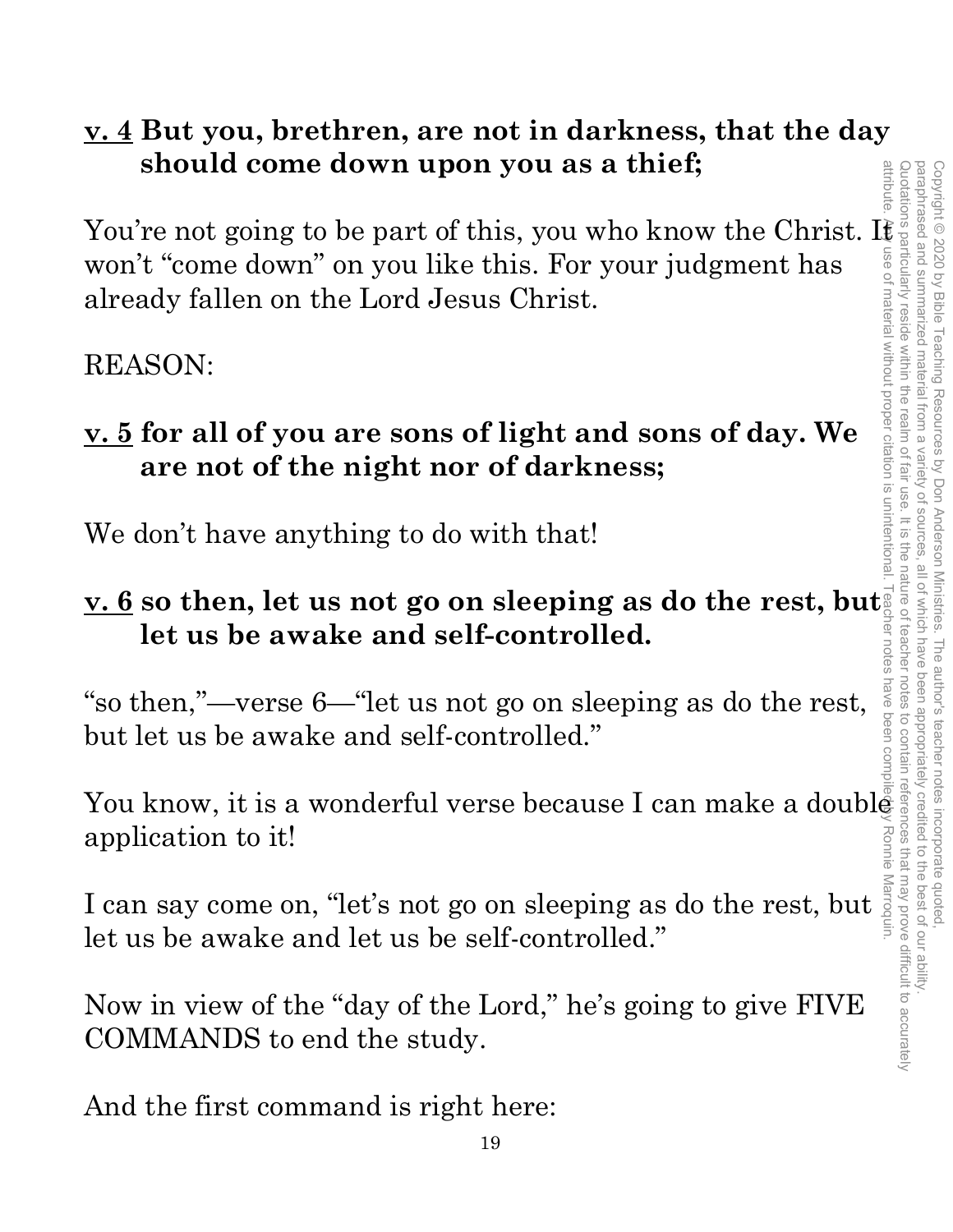Command #1:

"let us not go on sleeping as do the rest,"

In other words, don't become lethargic. Don't become oblivious to what's going on around you. Wake up and discern the times.

I read A. W. Tozer's little book just before I left. It's a book on revival and he says this:

We start doing things by ROTE,

then we get in a RUT,

then we start to ROT,

and then we are RUINED. (source unknown)

And his book is *Rut, Rot or Revival* is the name of it. It's a great little book of some of his final sermons.

And that's the truth! And many are ruined as a result of it.

Mark 14 is a classic illustration, isn't it? Jesus takes those three guys into the inner part of the garden as he's there in the Garden of Gethsemane and He says "would you pray with me?" and they just fall asleep. He comes back and says "Can't you watch with me one hour?" And they go right back to sleep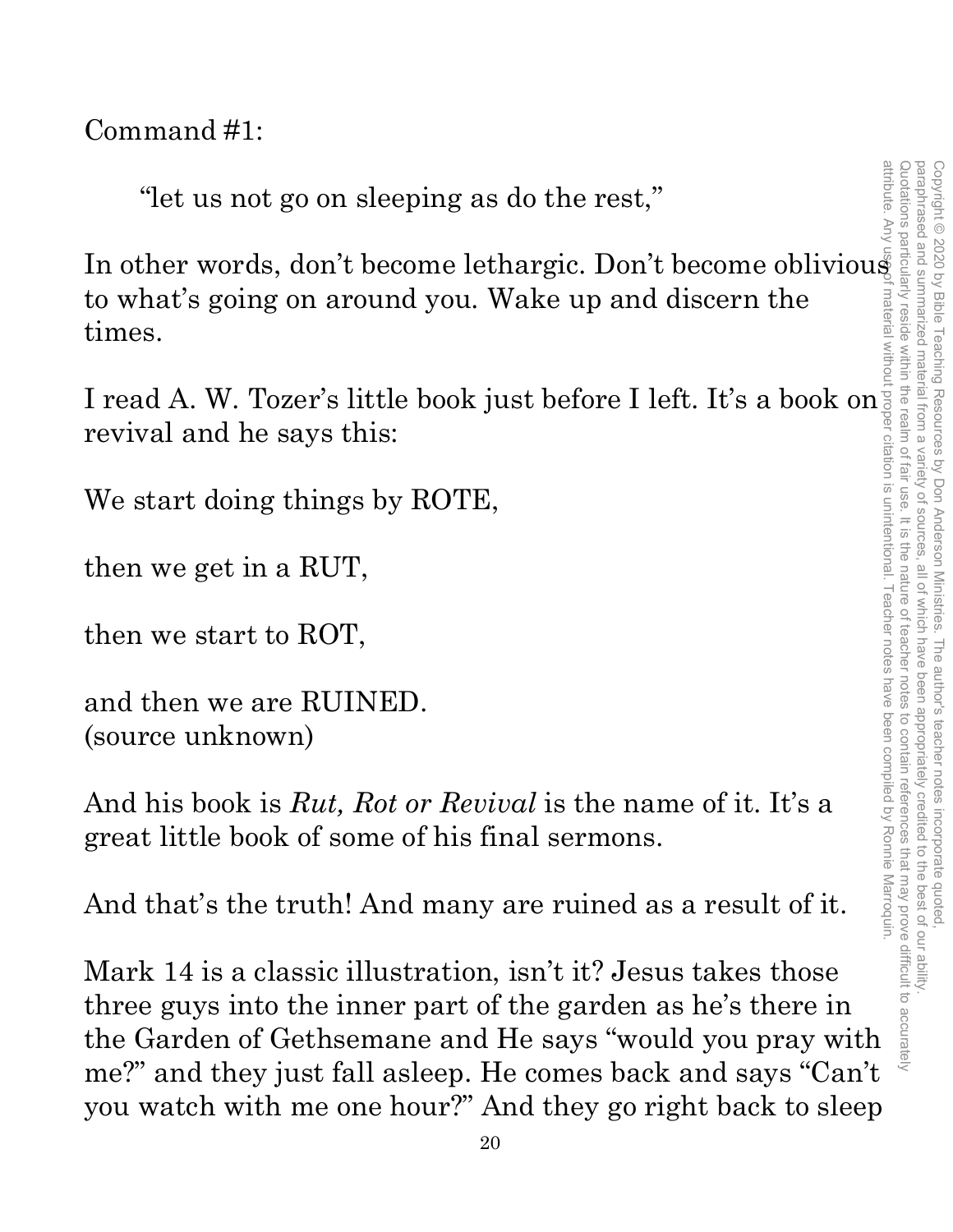again. And then finally the third time it all happens over again and He comes and wakes them and says "You know it's time. Judas is here." (Mark 14:32-42)

And just like they fall asleep at such a critical time, I'm afraid  $\bar{\mathbb{S}}$ there is much of the church that's asleep today. It really doesn't believe that Jesus Christ could split the skies at this moment and make that call that would take us home.

"let us not go on sleeping as do the rest,"

Command #2:

"let us be awake and self-controlled."

Verse 7.

# **v. 7 For those who are sleeping are sleeping at night, and those who are getting drunk are getting drunk at night.**

These people are sleeping, they don't care. And to drown their<sup>s</sup> sorrows, they're getting drunk. They're addicted to alcoholic beverages.

There is a Bible called *The Life Recovery Bible*. Now maybe you have seen *The Life Application Bible*. It's been a wonderful experience reading all those notes and things that go with it.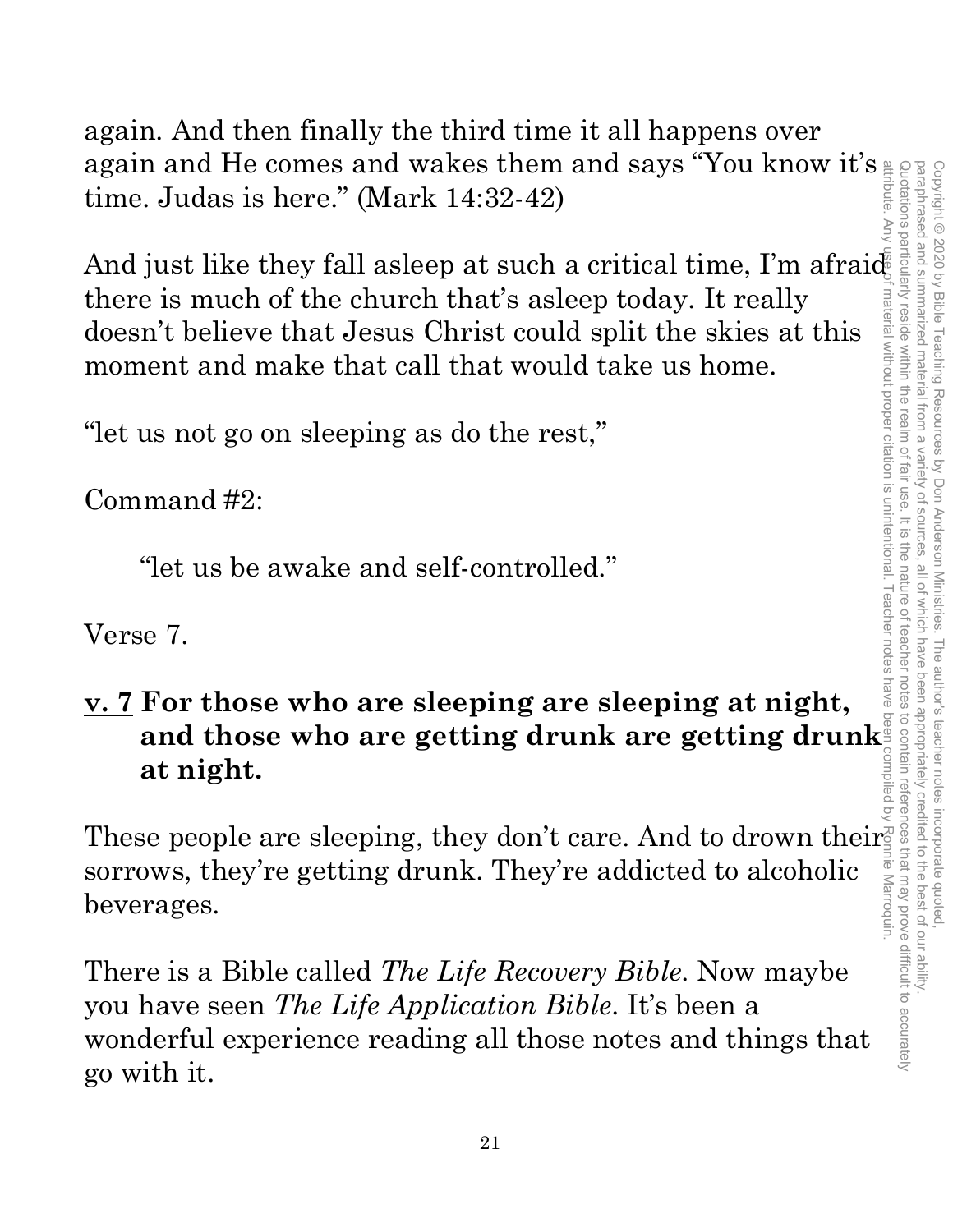But now they're coming with a Bible that is going to deal with addictive behavior. And it was assignment to write all the notes—142 notes—on 1 and 2 Samuel.

And of course I had a heyday with Saul who didn't recover and David who did. And the principles are just incredible. And Jane wrote some assignments on Abraham and Sarah in the book of Genesis as her contribution to the thing.

You know it's an incredible thing when you get into addictive behavior and you see how powerful it becomes in destroying people's lives.

Up to this particular point you only had the twelve steps to help people along this line.

One guy said:

(*Counseling for Substance Abuse and Addiction* by Stephen Van Cleave, M.D., Walter Byrd, M.D. and Kathy Revell, R.N.)

. . . "The Twelve Steps." … "Alcoholics Anonymous won't get you to heaven, and it can't keep you out of hell, but it can kee $\bar{\mathbf{\Phi}}$ you sober long enough to make up your own mind." p. 105

You know that's really the problem a lot of people have today. They've gotten addicted into all kinds of behavior and it's a miracle that they can be recovered.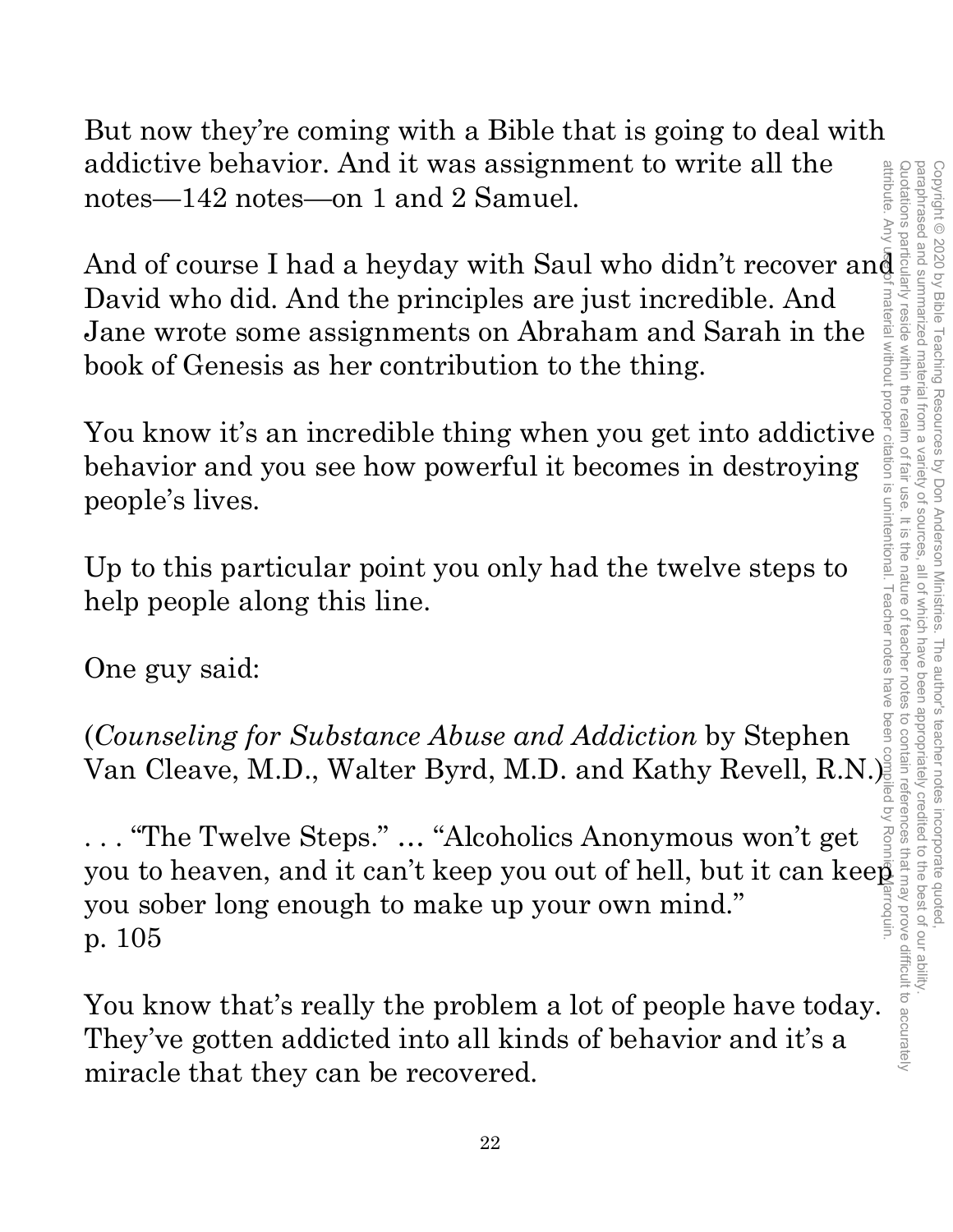And to be able now to take some biblical principles that are put together in this Bible, hopefully we're going to see some recovery of people who are lost because they're "sleeping at night" and they're "getting drunk" and they're drowning their sorrows, and they're unaware of how horrible a future lies before them in "the day of the Lord."

Verse 8.

**v. 8 But we who are of the day, let us be self-controlled,**  having clothed ourselves with a breastplate of faith **and love, and as a helmet, the hope of salvation.**

Ok what was Command #1 in verse 6?

- 1. "let us not go on sleeping as do the rest,"
- 2. "let us be awake and self-controlled,"
- 3. "let us be self-controlled, having clothed ourselves with the breastplate of faith, love, and as a helmet, the hope of salvation."

What do you got there? You've got that lovely little trio again:

"FAITH,"

"HOPE," and

"LOVE" that we had in chapter 1.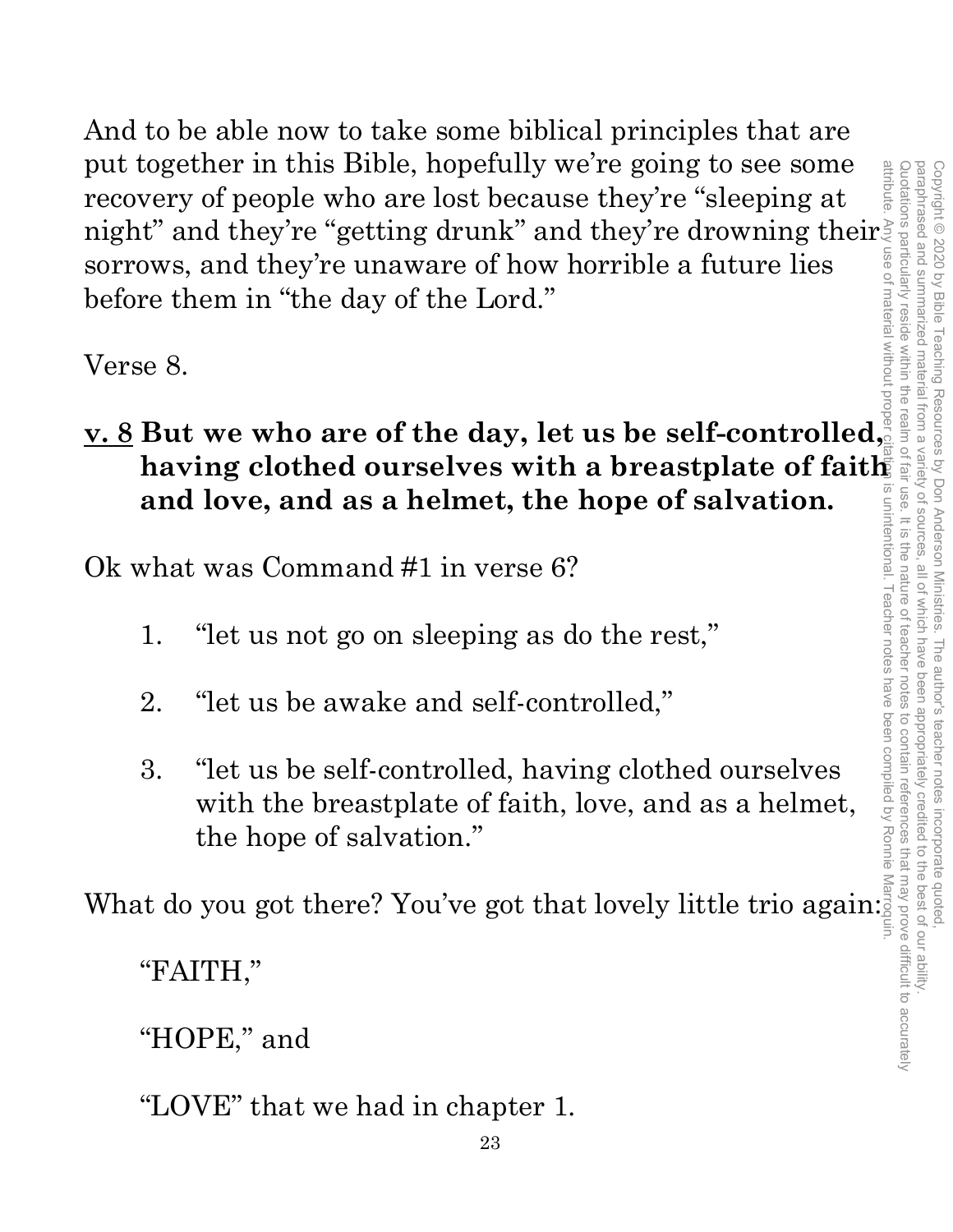It is in 1 Corinthians chapter 13:

#### 1 Corinthians 13:13

Now abides faith, hope, and love, these three; but the greatest of these is love.

And he's also talking about the ARMOR. Have you put your armor on? And are you fighting a good fight of faith?— Ephesians 6:10-18

1 Timothy 6:12

Fight the good fight of faith; …

2 Timothy 2:3, 4

Suffer hardship with me, as a good soldier of Christ Jesus. …

#### 2 Timothy 4:7

I have fought the good fight, I have finished the course,  $\ldots$ 

So get on your breastplate, and get on your helmet and be ready to do battle in these final days.

I found this little piece:

"I had a battle fierce today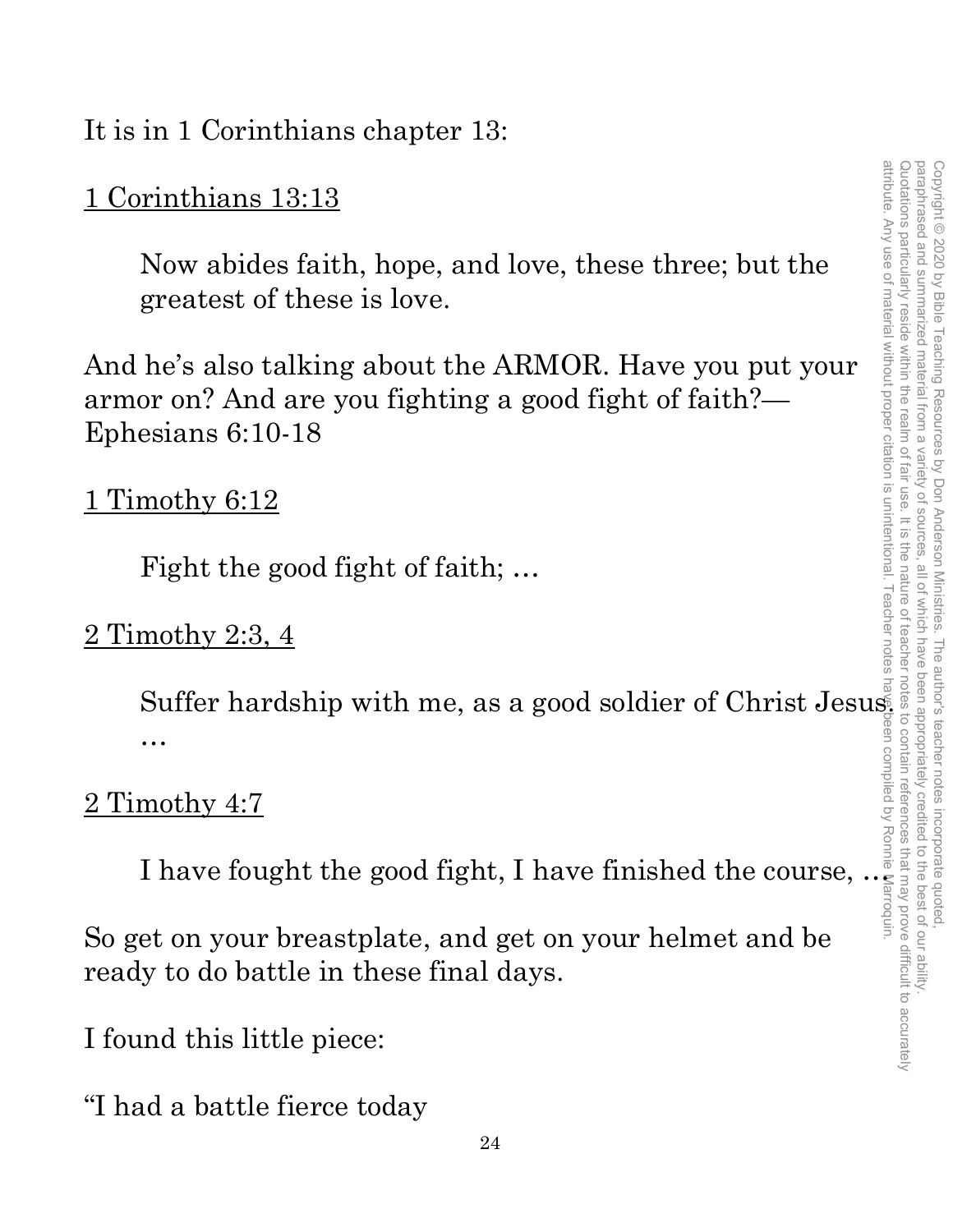Within my place of prayer; I went to meet and talk with God, But I found Satan there. He whispered, 'You can't really pray, You lost out long ago; You might say words while on your knees, But you can't pray, you know.' So then I pulled my helmet down, Way down upon my ears, And found it helped to still his voice And helped allay my fears. I checked my other armor o'er; My feet in peace were shod; My loins with truth were girded 'round; My sword the Word of God. My righteous breastplate still was on, My heart's love to protect. My shield of faith was all intact— His fiery darts bounced back. I called on God in Jesus' name, I pled the precious blood— While Satan sneaked away in shame, I met and talked with God!" —John Dorsey The momentum of metallon and the words which will very discussed.<br>
The whispered, You can't really pray,<br>
You lost out long ago;<br>
You lost out long ago;<br>
You lost out long ago;<br>
You lost out long ago;<br>
So then I pulled my

Copyright © 2020 by Bible Teaching Resources by Don Anderson Ministries. The author's teacher notes incorporate quoted,

Copyright © 2020 by Bible Teaching Resources by Don Anderson Ministries. The author's teacher notes incorporate quoted

paraphrased and summarized material from a variety of sources, all of which have been appropriately credited to the best of our ability.

, all of which have been appropriately credited to the best of our ability

paraphrased and summarized material from a variety of sources.

attribute. Any use of material without proper citation is unintentional. Teacher notes have been compiled by Ronnie Marroquin. attribute. Any use of material without proper citation is unintentional. Teacher notes have been compiled by Ronnie Marroquin.

(From InfoSearch 3.0)

to have your armor on. You ought to be ready so you don't get snagged by some of these things that are addicting others and causing them to destroy their very lives. Quotations particularly reside within the realm of fair use. It is the nature of teacher notes to contain references that may prove difficult to accurately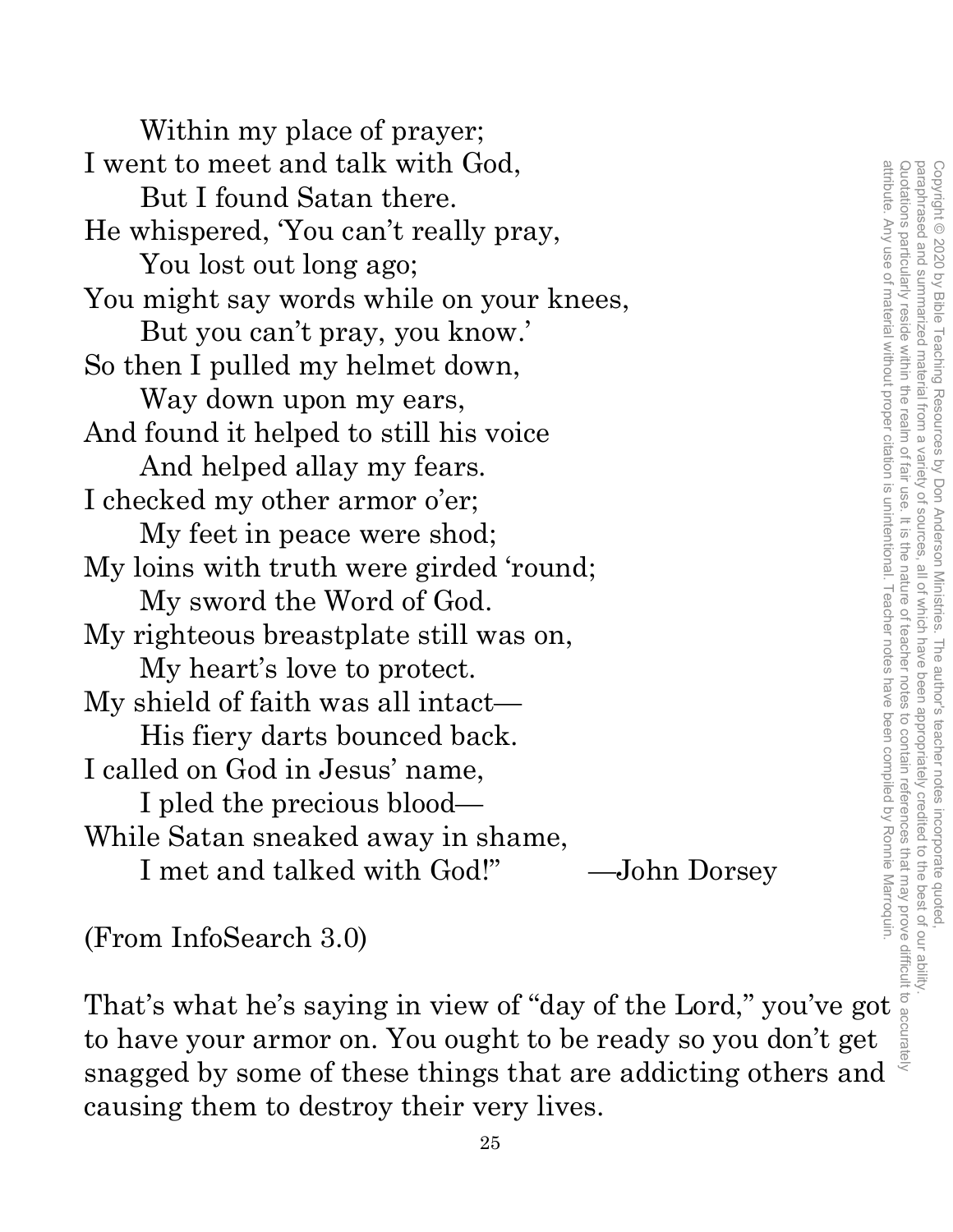Verse 9.

# **v. 9 Because God did not appoint us to wrath, but for obtaining salvation through our Lord Jesus Christ,**

Now there are a number of folks who think that we who are Pre-Tribulation Rapurists and we just don't want to go through the horrible period of Tribulation.

any other conclusion but that we're not appointed to this and God is sovereign.

Now there are a number of folks who think that we who are<br>
Pre-Tribulation Rapurists and we just don't want to go<br>
through the horrible period of Tribulation.<br>
But you know, I can't read a verse like this and come up with And in His sovereign choice, He chose to let my wrath fall on my substitute, the Lord Jesus when He died on the cross for my sins. And God doesn't make us accountable twice for sin. And the wrath of God is falling on those who know Him not during the Day of the Lord.

Listen friend, we are out of here. And it's only because of Biblical truth.

Revelation 3:10 says exactly the same thing:

Revelation 3:10

…we are kept from the hour of this wrath…

And here it agrees with it.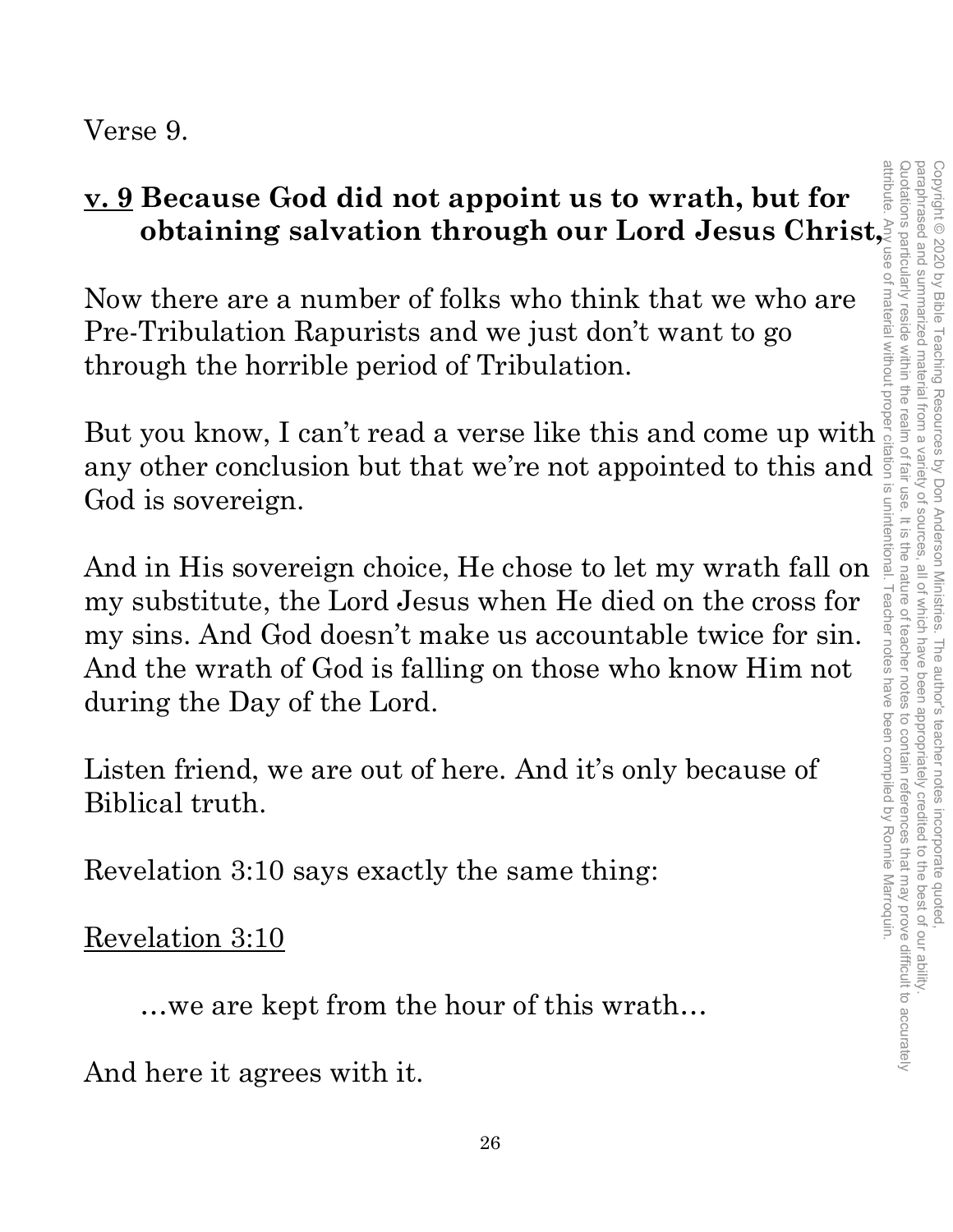Paul says:

"God did not appoint us to wrath, BUT to obtaining salvation through our Lord Jesus Christ,"

The vengeance fell on Him and not on me. He bore my sin.

Isaiah 53:4-6—now because time is running out, I won't go into those verses but I want you to note that the Word "appoint" points to God's sovereignty.

He is the One who made these choices. He's the One who put this plan together—and we'll wrap it up.

#### **v. 10 who died for us, in order that whether we are awake or sleeping, we might live together with Him.**

Isn't that wonderful?

You can be sleeping when the Day of the Lord comes and knowing Christ and He's going to be faithful to you—even to the lukewarm—those who are sleeping.

And to the believers that are awake and really alert and know  $\bar{\mathrm{v}}$ that He's coming, He's going to be faithful to them too! Because God's faithfulness is not affected by our unfaithfulness! And the promises of God are still intact!

What a wonderful verse for us!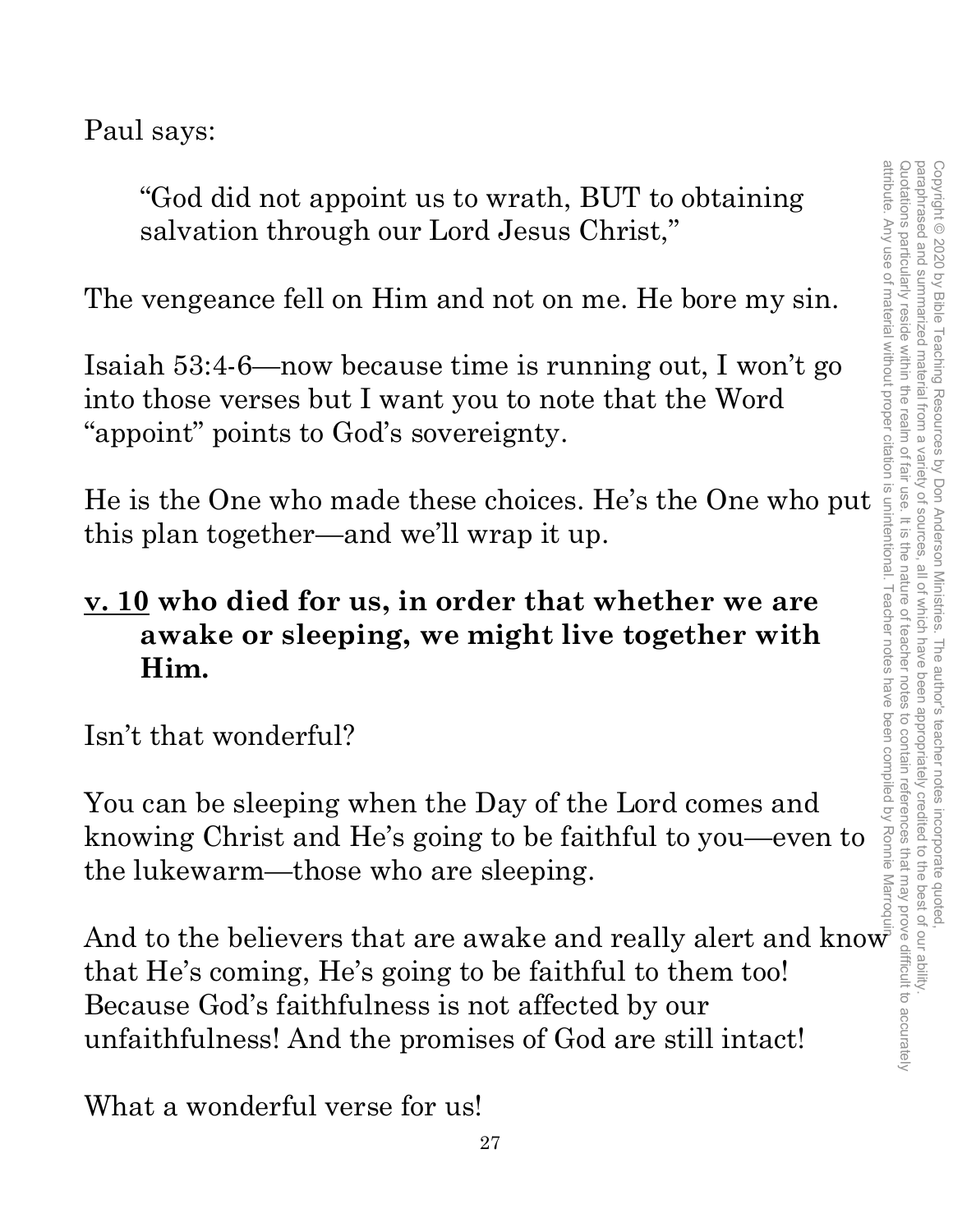No matter what our condition is as believers, God is going to remain faithful.

Verse 11.

# **v. 11 Therefore be encouraging one another, and be building one another up, one the other even as also** $\frac{1}{2}$ **you are doing.** attribute. Any use of material without proper citation is unintentional. Teacher notes have been compiled by Ronnie Marroquin.

"Therefore"—here are the last two COMMANDS—"be encouraging one another,"—that's COMMAND #4—"and"— #5—be building one another up,"—you could use that by saying "encouraging and edifying."

You're trying to encourage others and edify them in view of the fact that the Lord's coming again."

Do you notice that verse 11 is like chapter 4 verse 18? When he got through talking about the Rapture, what did he say?

#### 1 Thessalonians 4:18

So be encouraging one another with these things.

Now he turns around at the end of the Day of the Lord here, at verse 11, and he says "I want to tell you something. Y'all encourage each other, build one another up in view of these things."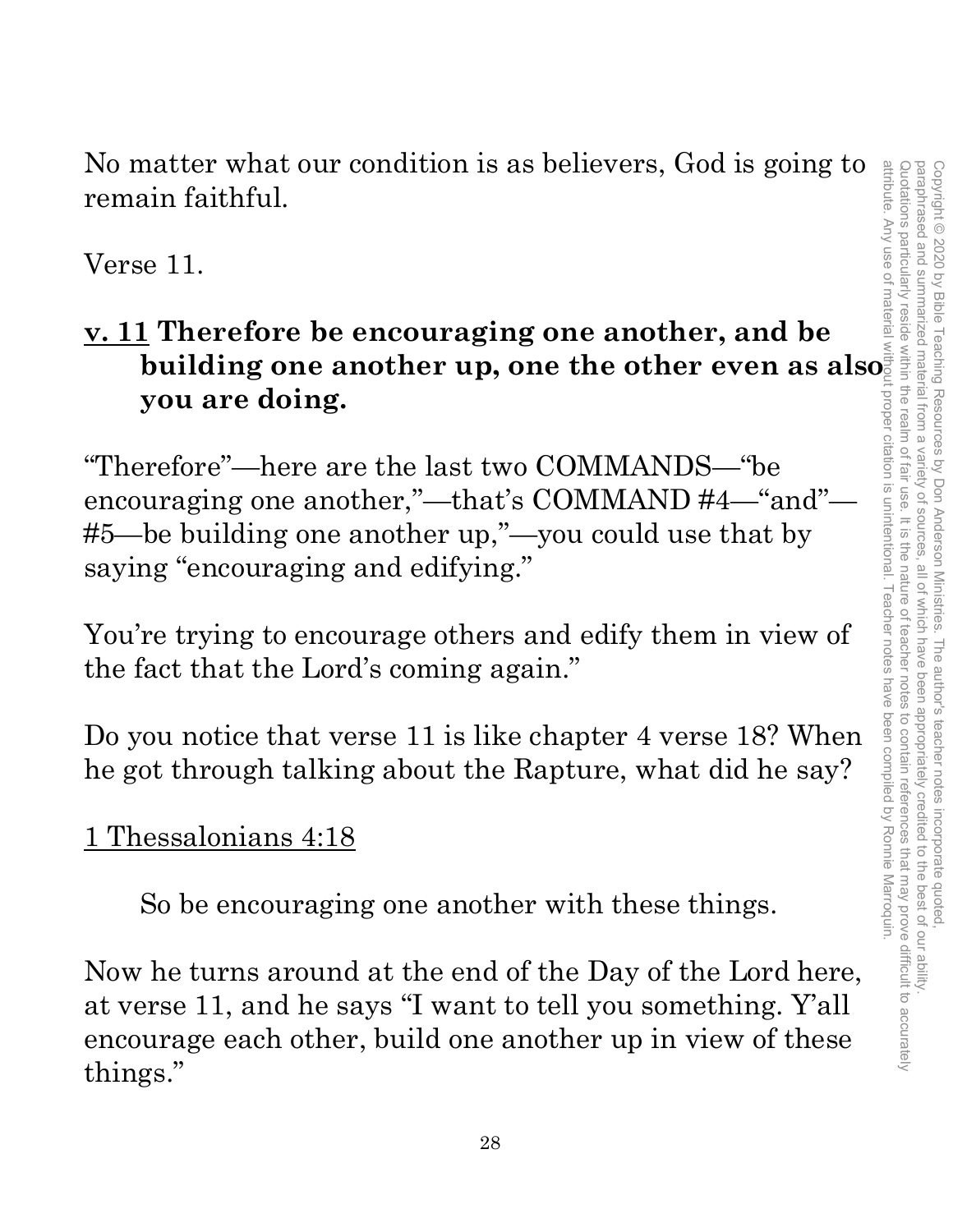Now let me review the FIVE COMMANDS and I'll give the lessons. Command:

#1: "let us not go on sleeping as do the rest."

#2: "let us be awake and self-controlled."

#3: "let us be self-controlled, having clothed ourselves with a breastplate of faith and love, and as a helmet, the hope of salvation."

#4: "be encouraging one another."

#5: "be building one another up."

Can I give you one little word from a Minor Prophet?

Amos 4:12

"prepare to meet your God…"

Because you're going to.

Now there are TEN LESSONS:

Lesson #1: "The day of the Lord" described here in this passage follows the Rapture of the church.

Lesson #2: "The day of the Lord" involves both judgment and blessing.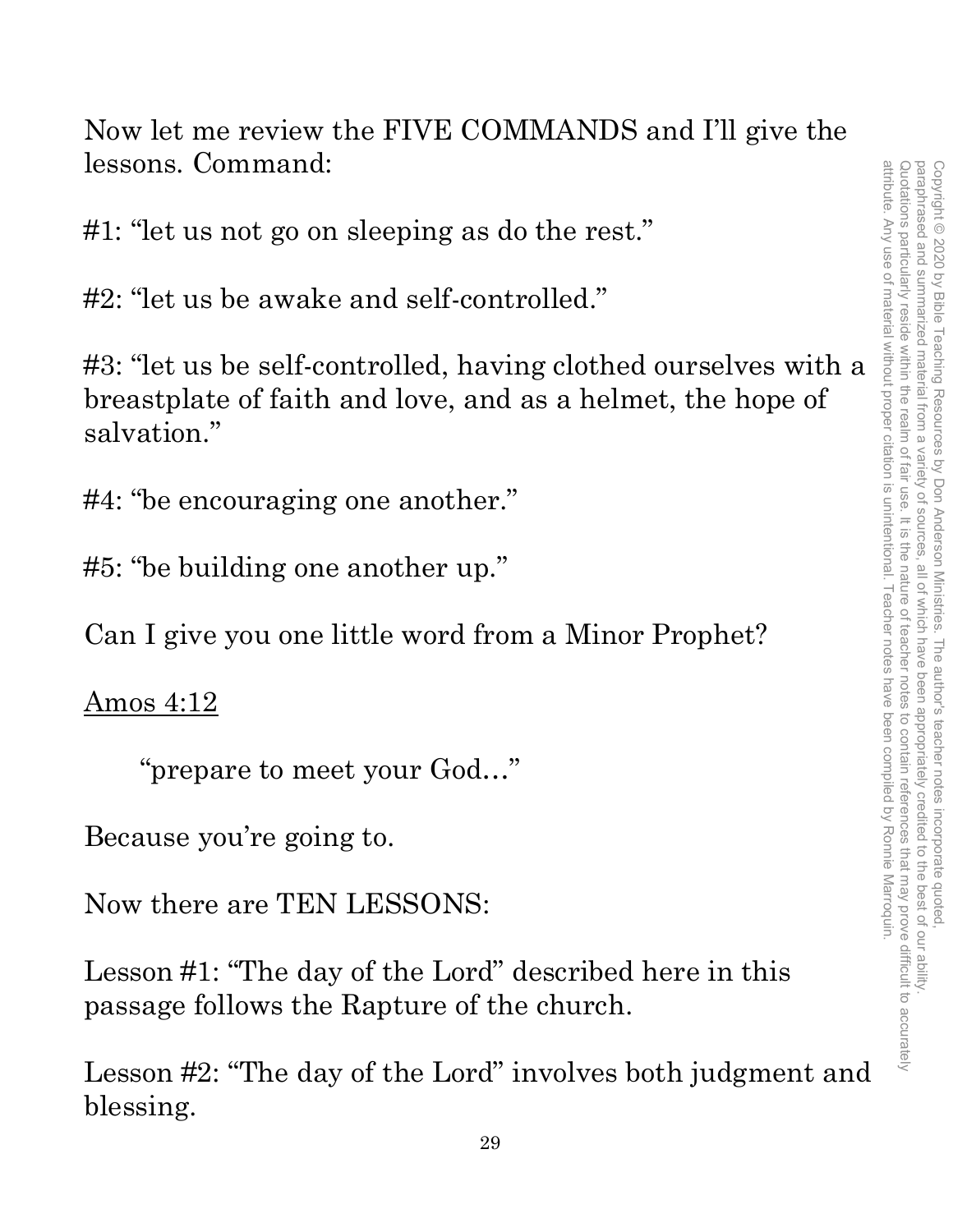Lesson #3: "The day of the Lord" involves the tribulation period as well as the millennial kingdom.

Lesson #4: It is possible to be asleep spiritually and miss so much of what God has for us.

Lesson #5: To be "self-controlled" is to live in the light of our future.

Lesson #6: We are commanded not to go on sleeping but to be awake and self-controlled.

Lesson #7: We are to put on the "breastplate of faith and love, and as a helmet, the hope of salvation."

Lesson #8: God did not appoint us to wrath but to obtaining salvation through our Lord Jesus Christ.

Lesson #9: Jesus died for us on the cross of Calvary.

Lesson #10: We are to be encouraging and edifying one another.

Now do you believe that? Christ is soon coming.

I want to end with a story.

(*Topical Memory System: Life Issues* by The Navigators)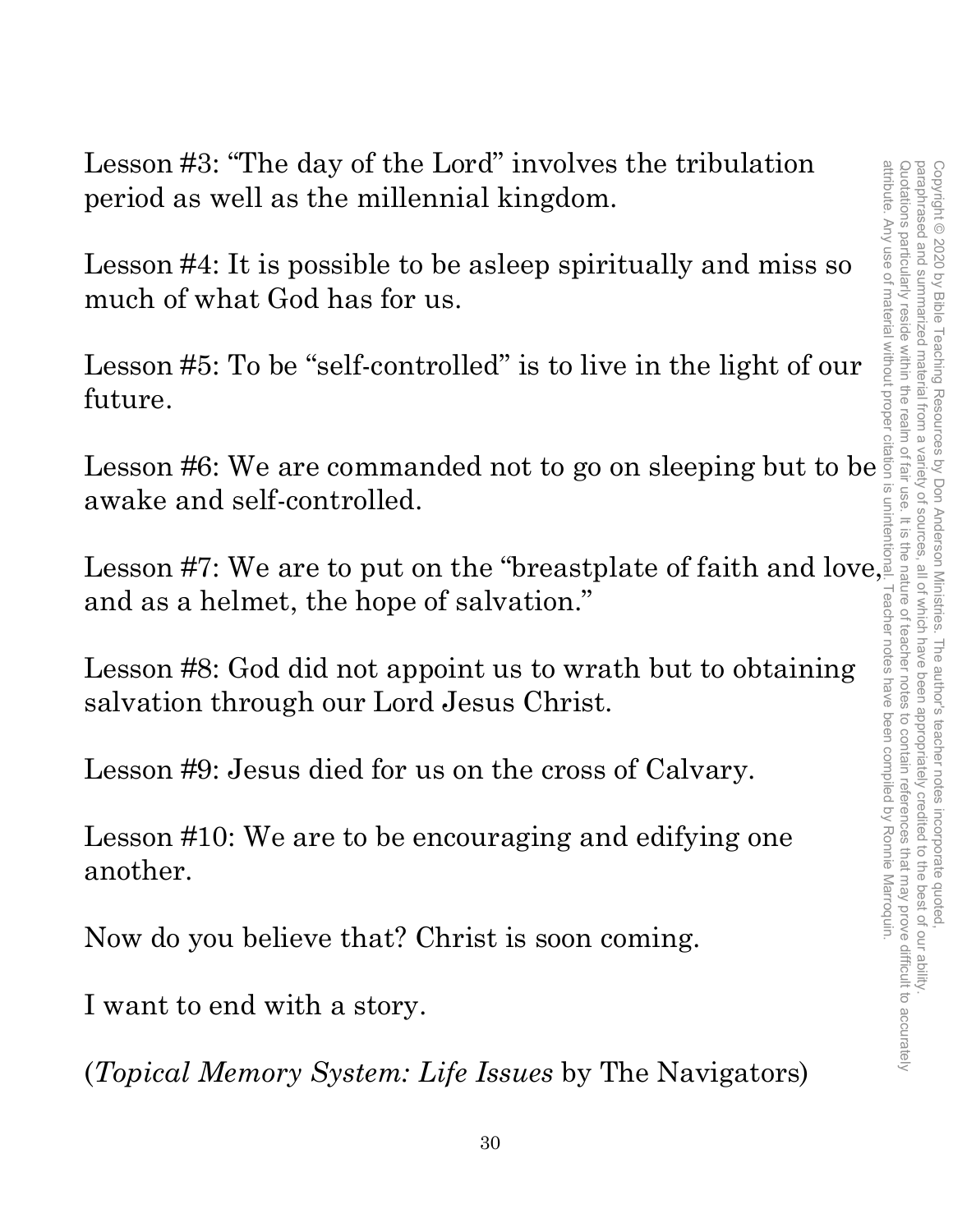I rolled in, armed my rockets, and laid down a barrage that ignited the jungle around the heavy Viet Cong gun ignited the jungle around the heavy Viet Cong gun<br>
emplacement that had been mercilessly firing on rescue forces<br>
for days. I banked to the left to get a better look at the smoke-<br>
obscured target. Satisfied with the firs for days. I banked to the left to get a better look at the smokeobscured target. Satisfied with the first run, I gave the orders that I had given a hundred times before. "You're cleared material without proper citation hot...Hit the smoke!" All we needed were just a few seconds. Just a few seconds more and we could go home. Just one  $\lceil \mathop{\mathrm{run}}\nolimits \rceil...$ 

attribute. Any use of material without proper citation is unintentional. Teacher notes have been compiled by Ronnie Marroquin.The lead aircraft rolled in, his wing man staying high to cover him. As "lead" stabilized the dive to concentrate on his target, what came up at him looked like the spray of a firehose.<br>
filled with red-hot lead. The rounds glowed in the twilight sky as as they sailed past his cockpit, wings, and fuselage at supersonic speed, missing him by filled with red-hot lead. The rounds glowed in the twilight sky leno as they sailed past his cockpit, wings, and fuselage at Teacher notes supersonic speed, missing him by just a few yards. He timed his release and a string of five or six bombs disappeared into the dense foliage below.

A second later, the jungle erupted in a red-hot, smokefilled fireball, as the shock waves of the blast silenced the gun. Filled fireball, as the shock waves of the blast silenced the guns<br>But while lead began pulling out of his dive, he caught the last<br>rounds the enemy gun had fired just before bombs hit. He was<br>unable to avoid the dense, da rounds the enemy gun had fired just before bombs hit. He was unable to avoid the dense, dark wall of exploding antiaircraft  $\frac{3}{5}$  fire that surrounded him. The deadly shrappel riddled his fire that surrounded him. The deadly shrapnel riddled his Marroquin plane. A telltale tail of gray-white smoke behind his aircraft immediately impelled me deep into rescue operations and emergency procedures.

 "Mayday! Mayday! Olds lead, you've taken a hit! You're on fire!"

There was no answer.

"Two," I said, addressing his wing-man, "you got him in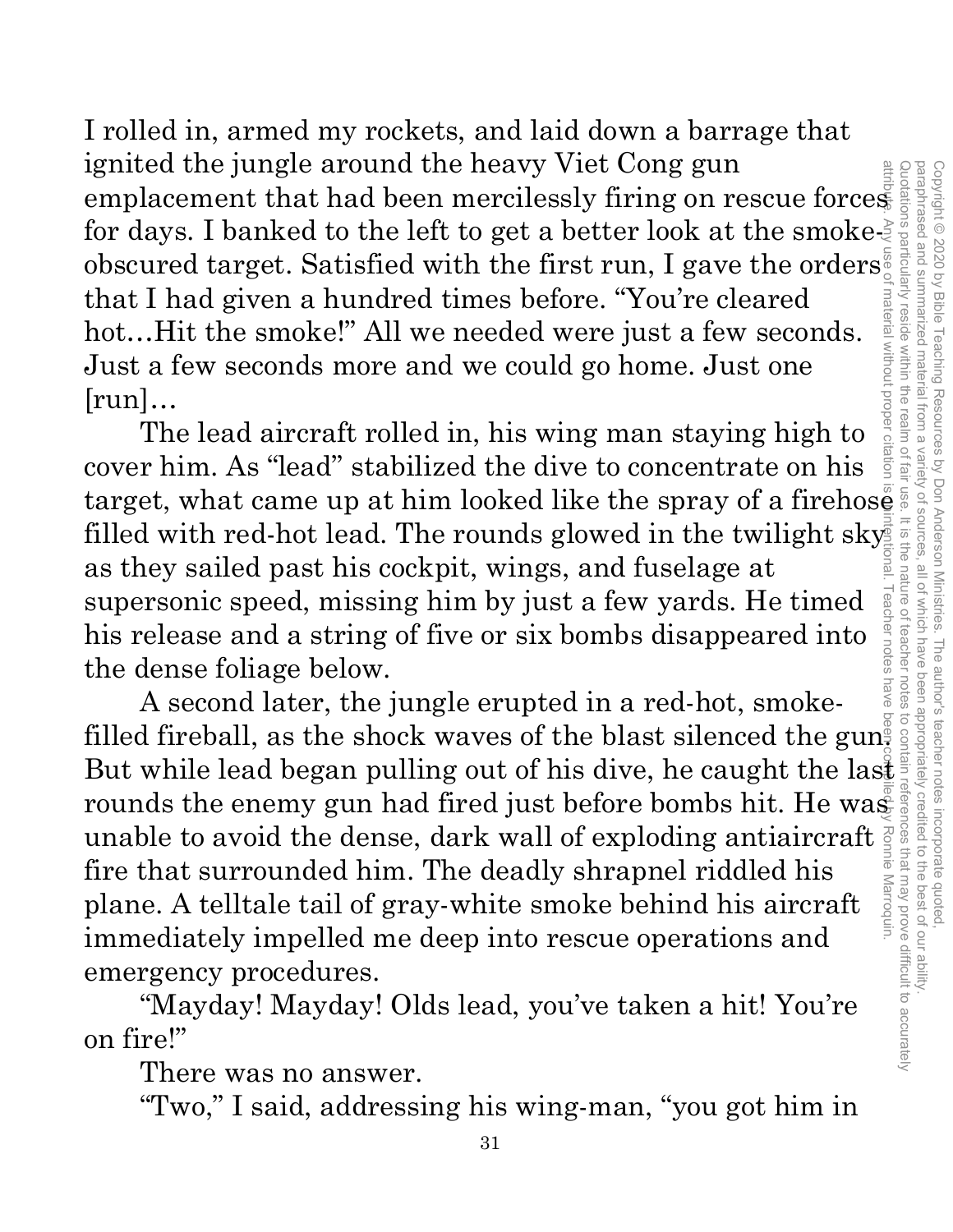sight?"

"Roger."

"See any chutes?"

"No chutes in sight."

"Olds lead," I said, "it looks bad. ... You're trailing smoke." in trouble. … Get out! Bail out! Lead … do you read me? Lead … lead … Olds lead, come in. … How [do you] copy?"

From the search was still no answer. So I shouted, "Lead, you're  $\frac{1}{2}$ <br>
"No chutes in sight."<br>
"Olds lead," I said, "it looks bad. ... You're trailing smoke  $\frac{1}{2}$ <br>
But, there was still no answer. So I shouted, "Le The silence that followed seemed to push reality into the surrealistic, as time and the war stood still. Once again, I was powerless. Though wanting to do so much more, all I could do was watch in the hope of seeing the parachute that would trigger yet another set of trained responses in me. But there was none.

I called again, "Olds, do you read me? How copy?"

Clearly on fire, the plane continued to climb in a righthand turn. Then, as though the plane were flying in slow motion, gradually that climbing turn lost its initial impetus and the nose began to sink heavily into the horizon. Again and again I cried out to them, "Bail out! Bail out!" But still no one answered—still no chutes. … There was just silence, smoke, and a spiral whose tightening turns bored through what little altitude was left … and they augered in. pp. 55-56

You know a lot of people are augering in and just won't listen. We've got the responsibility to love them, to live before them and to earn the right to speak with our lips that Jesus Christ is coming again.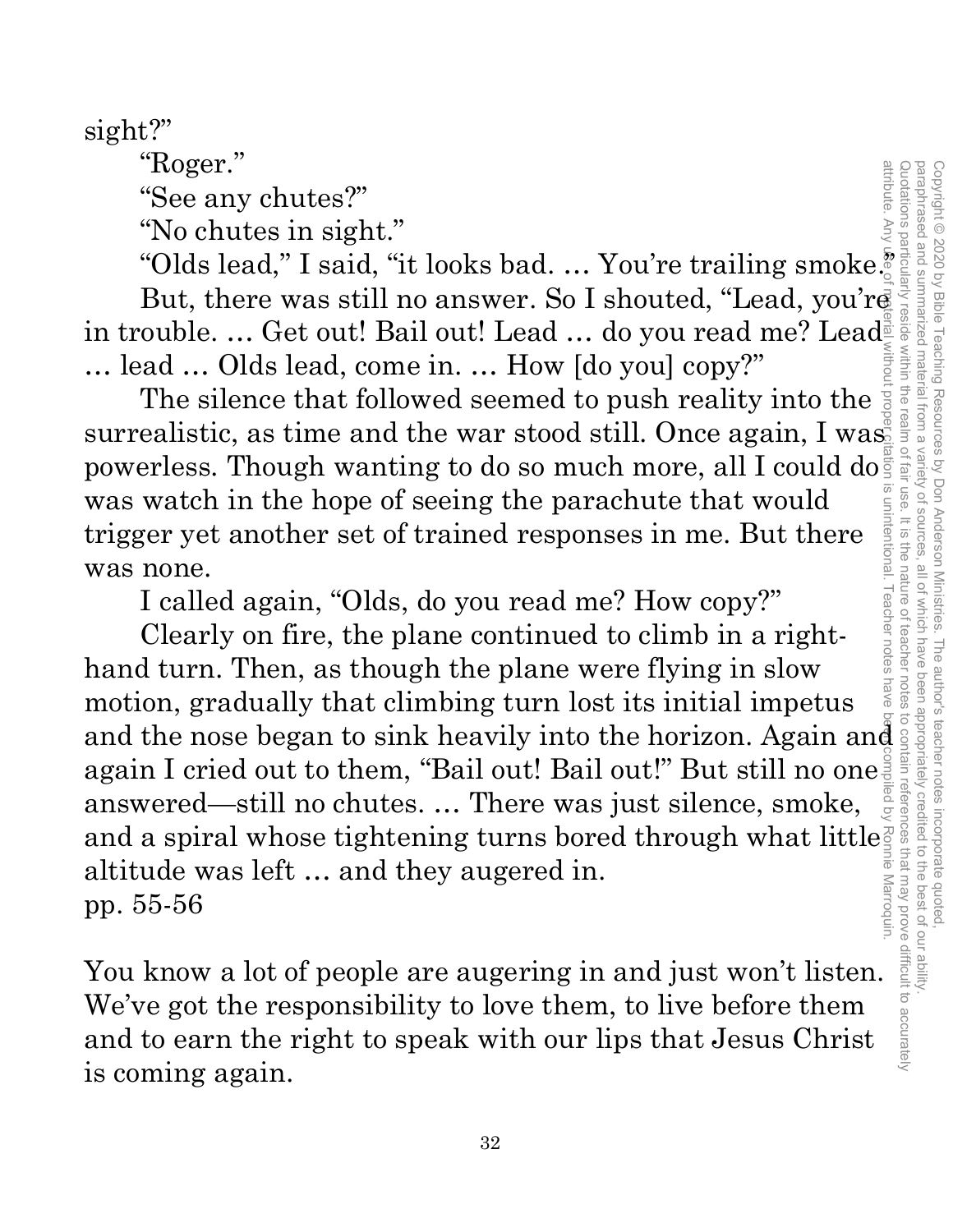Father, we thank You for the Day of the Lord. We thank You that that's going to be time when Your justice is going to be fully satisfied. Thank You that it was already satisfied on Calvary but man in his stubborn rebellion has refused to that that's going to be time when Your justice is going to be fully satisfied. Thank You that it was already satisfied on Felipary but man in his stubborn rebellion has refused to respond. May Your Holy Spirit convict our the future is foggy, and as we've made our spiritual checkup this has been the case, may Your help clarify some of the prophetic issues and we have a sense of urgency in living in these days in view of that time. In Jesus' name we pray. Amen.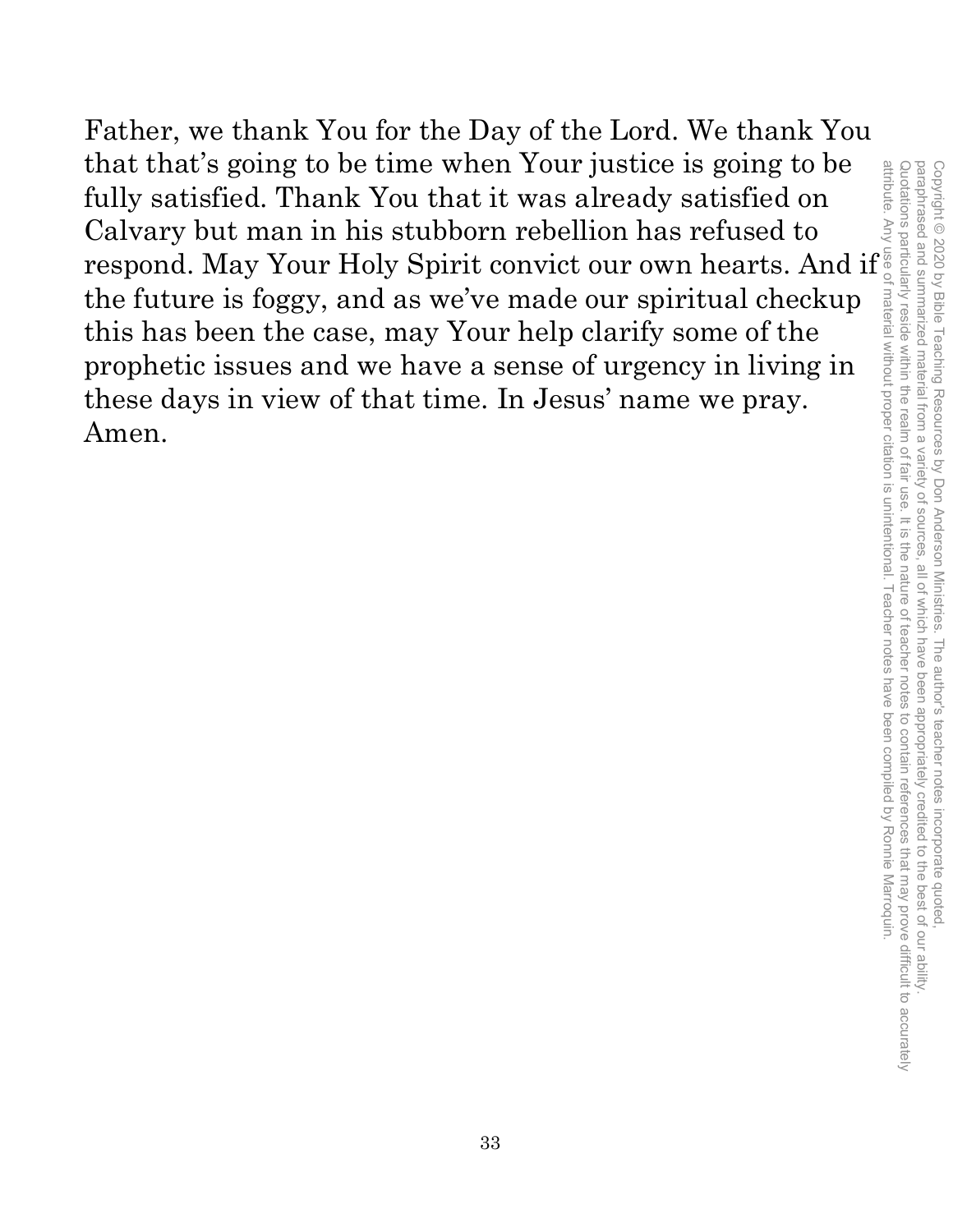#### **A Practical Study of 1 THESSALONIANS: Your Spiritual Checkup**

#### **"Victory in Areas of Vulnerability"**

Key verse 3:10 — *"night and day praying as earnestly as possible that we might see your face and complete what is lacking in your faith"* 

#### **QUESTION NUMBER TEN – IS THE FUTURE FOGGY? – 1 THESSALONIANS 5:1-11**

#### **KEY VERSE 5:1** NOTES

v. 1 Now concerning the times and the seasons, brethren, you are not having need that I should be writing to you. v. 2 For you yourselves are knowing accurately that the day of the Lord is coming as a thief at night. v. 3 When they are saying, "Peace and security," then sudden destruction is coming upon them even as birth pains upon a woman with child; and they shall by no means escape. v. 4 But you, brethren, are not in darkness, that the day should come down upon you as a thief; <u>v. 5</u> for all of you are sons of light and sons of day. We are not of the night nor of darkness; v. 6 so then, let us not go on sleeping as do the rest, but let us be awake and self-controlled. v. 7 For those who are sleeping are sleeping at night, and those who are getting drunk are getting drunk at night. v. 8 But we who are of the day, let us be self-controlled, having clothed ourselves with a breastplate of faith and love, and as a helmet, the hope of salvation.

v. 9 Because God did not appoint us to wrath, but for obtaining salvation through our Lord Jesus Christ,

v. 10 who died for us, in order that whether we are awake or sleeping, we might live together with Him.

v. 11 Therefore be encouraging one another, and be building one another up, one the other even as also you are doing.

#### **QUESTIONS:**

1. Read 1 Thessalonians 5:1-11 and in your own words pull out the main thought of this passage.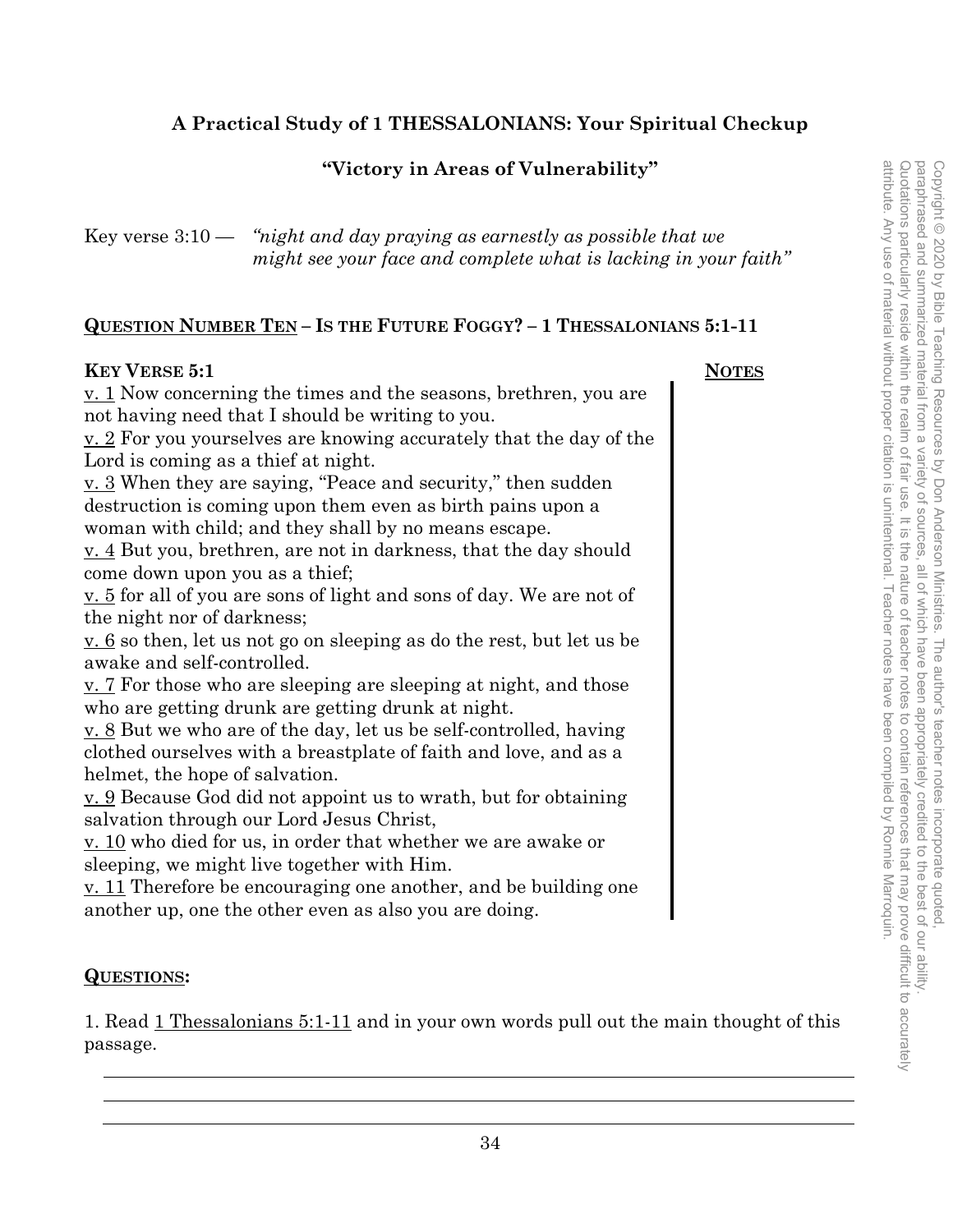2. How is the "day of the Lord" going to come, according to verse 2?

|                                                                                                                                                                                                                                                                               | pesendensed<br>distrions                                                                                                                       |
|-------------------------------------------------------------------------------------------------------------------------------------------------------------------------------------------------------------------------------------------------------------------------------|------------------------------------------------------------------------------------------------------------------------------------------------|
| 3. What are people going to be saying when this time comes, according to verse 3?                                                                                                                                                                                             | attribute. Any use<br>particularly<br>and<br>summarized                                                                                        |
| 4. In verses $4 \& 5$ Paul divides mankind into two classes. Please describe these two classes.                                                                                                                                                                               | of material without<br>reside<br>within the<br>material from                                                                                   |
| 5. What does Paul tell us to do in verse 6?                                                                                                                                                                                                                                   | proper citation is unintentional.<br>realm<br>$\overline{\omega}$<br>$\overline{O}$<br>variety<br>jalr<br>osn<br>$\supseteq$<br>$\frac{1}{5!}$ |
| 6. What are we supposed to do, according to verse $8$ ?                                                                                                                                                                                                                       | sources<br>the<br>all of which<br>nature<br>Teacher notes<br>$\supseteq$<br>teachel                                                            |
| 7. Why do we need not fear the "day of the Lord" if we are Christians, according to verse 9?                                                                                                                                                                                  | have<br>been<br>notes<br>have<br>appropriately<br>peen<br>to contain refe                                                                      |
| the control of the control of the control of the control of the control of the control of the control of the control of the control of the control of the control of the control of the control of the control of the control<br>8. What does Paul tell us to do in verse 11? | compiled<br>credited<br>rences<br>by Ron                                                                                                       |
| 9. What verse in the study has meant the most to you?                                                                                                                                                                                                                         | to the best of our ability<br>that may prove difficult to accurately<br>nie Marroquin                                                          |
|                                                                                                                                                                                                                                                                               |                                                                                                                                                |